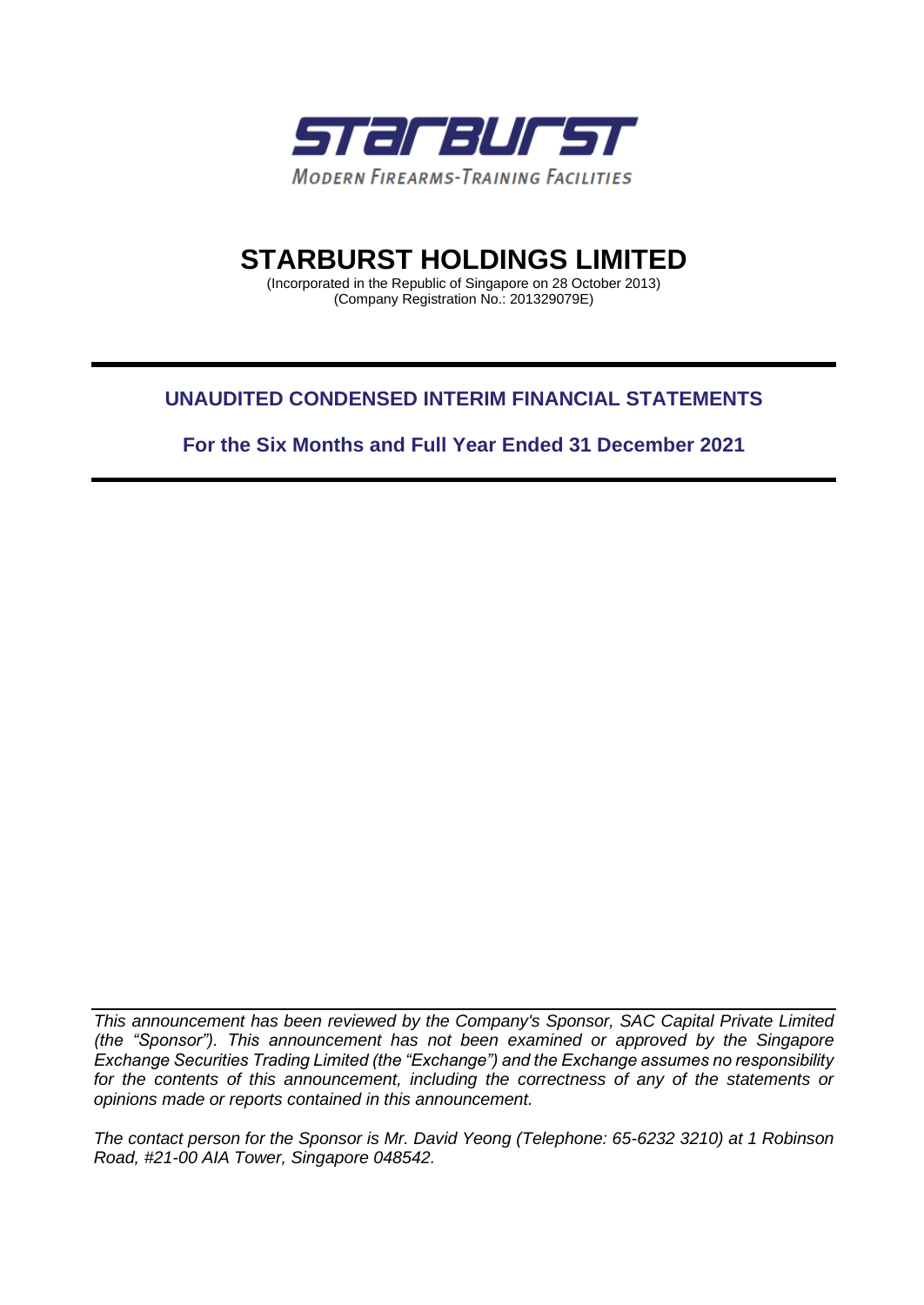# **C O N T E N T S**

| Condensed Interim Consolidated Statement of Profit or Loss and<br>Other Comprehensive Income |    |
|----------------------------------------------------------------------------------------------|----|
| Condensed Interim Statements of Financial Position                                           |    |
| Condensed Interim Statements of Changes in Equity                                            | 3  |
| Condensed Interim Consolidated Statement of Cash Flows                                       | 5  |
| Notes to the Condensed Interim Consolidated Financial Statements                             | 6  |
| Other Information Required by Appendix 7C of the Catalist Rules                              | 14 |

# **Page**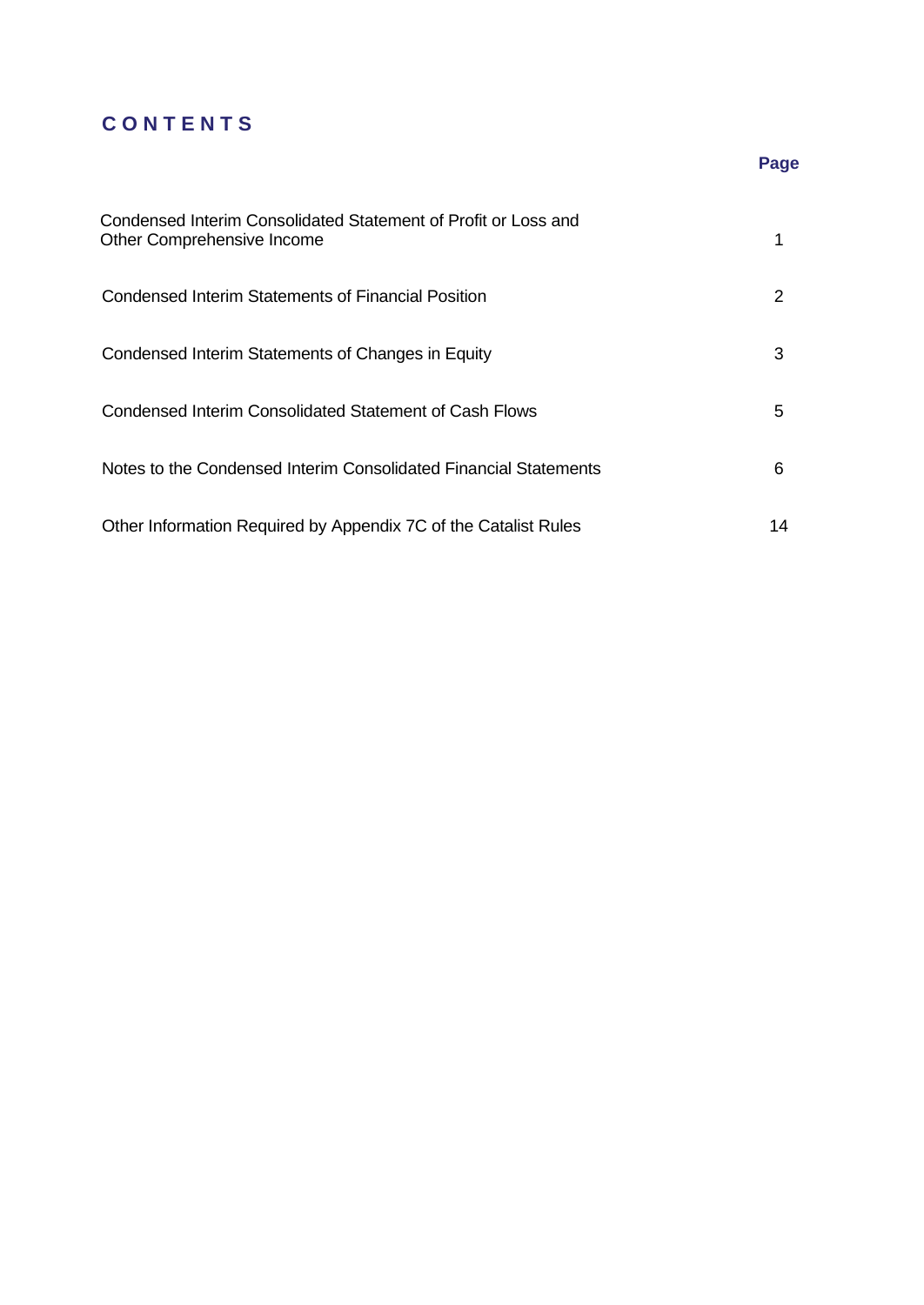**Condensed Interim Consolidated Statement of Profit or Loss and Other Comprehensive Income** 

# **For the Six Months Ended and Full Year Ended 31 December 2021**

|                                                                     |                | Group       |                                   |          |        |             |                |          |        |
|---------------------------------------------------------------------|----------------|-------------|-----------------------------------|----------|--------|-------------|----------------|----------|--------|
|                                                                     |                |             | 6 months ended<br>12 months ended |          |        |             |                |          |        |
|                                                                     |                | 31 Dec 2021 | 31 Dec 2020                       | Variance |        | 31 Dec 2021 | 31 Dec 2020    | Variance |        |
|                                                                     | <b>Note</b>    | S\$'000     | S\$'000                           | S\$'000  | $\%$   | S\$'000     | <b>S\$'000</b> | S\$'000  | %      |
| Revenue                                                             | 4              | 20,995      | 12,056                            | 8,939    | 74.1   | 41,487      | 21,772         | 19,715   | 90.6   |
| Other operating income                                              |                | 93          | 36                                | 57       | 158.3  | 230         | 151            | 79       | 52.3   |
| Project and production costs                                        |                | (10, 578)   | (4,535)                           | 6,043    | 133.3  | (18, 717)   | (9,795)        | 8,922    | 91.1   |
| Employee benefits expenses                                          |                | (2,608)     | (1, 438)                          | 1,170    | 81.4   | (4,526)     | (2, 479)       | 2,047    | 82.6   |
| Depreciation expense                                                |                | (408)       | (498)                             | (90)     | (18.1) | (826)       | (1,065)        | (239)    | (22.4) |
| Other operating expenses                                            |                | (952)       | (843)                             | 109      | 12.9   | (1, 914)    | (1,519)        | 395      | 26.0   |
| Finance costs                                                       |                | (154)       | (155)                             | (1)      | (0.6)  | (333)       | (331)          |          | 0.6    |
| Profit before income tax                                            | 6              | 6,388       | 4,623                             | 1.765    | 38.2   | 15,401      | 6.734          | 8,667    | 128.7  |
| Income tax (expense) credit                                         | $\overline{7}$ | (1, 123)    | 2,408                             | n.m.     | n.m    | (2,701)     | 2,399          | n.m.     | n.m    |
| Profit for the period                                               |                | 5,265       | 7,031                             | (1,766)  | (25.1) | 12,700      | 9,133          | 3,567    | 39.1   |
| Other comprehensive income (net of tax):                            |                |             |                                   |          |        |             |                |          |        |
| Items that may be reclassified subsequently to profit or loss:      |                |             |                                   |          |        |             |                |          |        |
| Exchange differences on translation of foreign operation            |                | $\star$     |                                   | n.m      | n.m    |             | (1)            | n.m      | n.m    |
| Total comprehensive income for the period                           |                | 5,265       | 7,031                             | (1,766)  | (25.1) | 12,701      | 9,132          | 3,568    | 39.1   |
| Profit attributable to owners of the Company                        |                | 5,265       | 7,031                             | (1,766)  | (25.1) | 12,701      | 9,132          | 3,568    | 39.1   |
| Total comprehensive income attributable to owners of<br>the Company |                | 5,265       | 7,031                             | (1,766)  | (25.1) | 12,701      | 9,132          | 3,568    | 39.1   |
| Basic earnings per share (cents)                                    | 9              | 2.12        | 2.85                              | (0.73)   | (25.6) | 5.12        | 3.73           | 1.38     | 37.0   |
| Diluted earnings per share (cents)                                  | 9              | 2.12        | 2.75                              | (0.63)   | (22.9) | 5.12        | 3.48           | 1.63     | 46.8   |

n.m. denotes not meaningful.

\*This represents amount less than S\$1,000.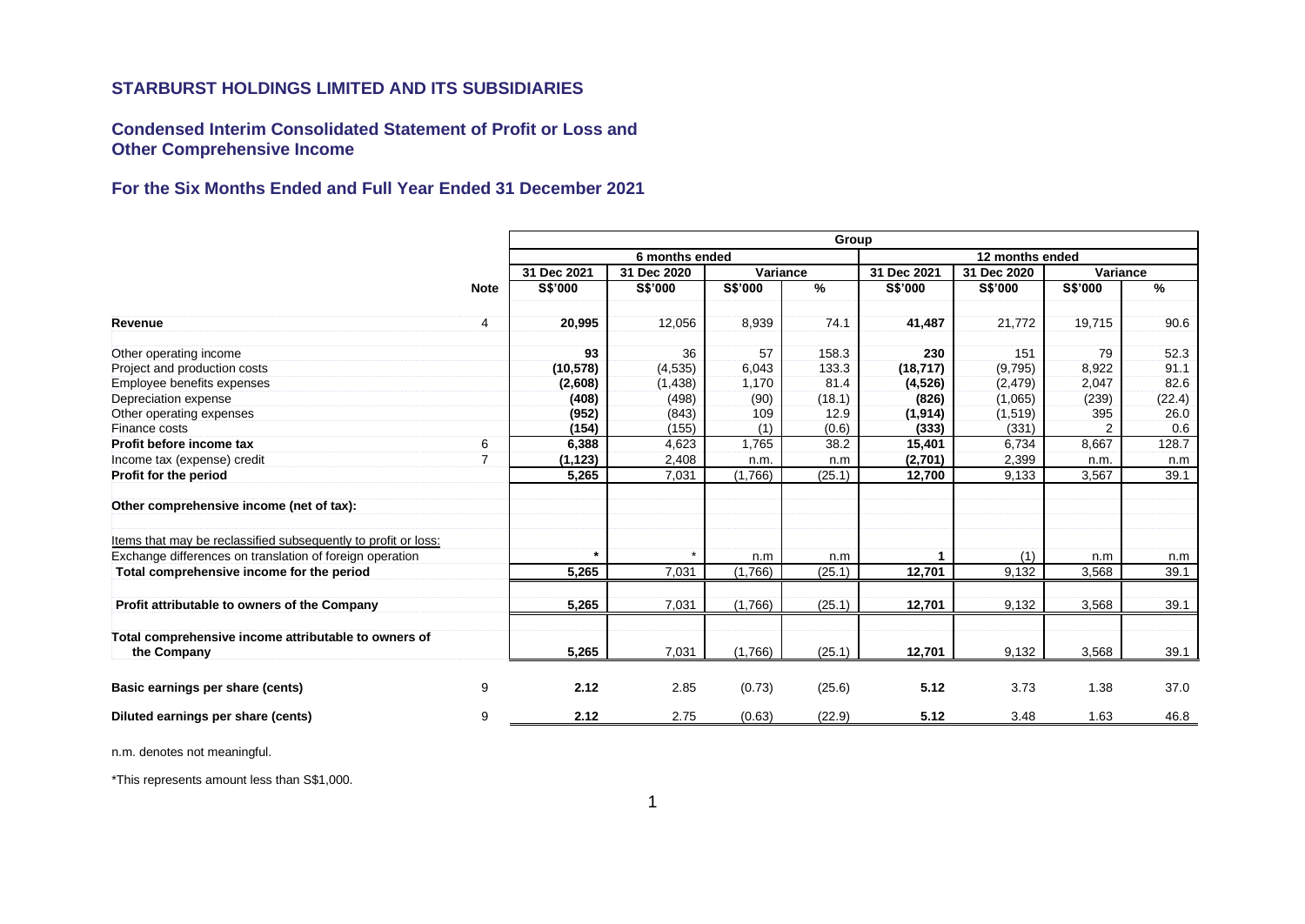# **Condensed Interim Statements of Financial Position As at 31 December 2021**

|                                      |             | Group          |                | Company        |                |  |
|--------------------------------------|-------------|----------------|----------------|----------------|----------------|--|
|                                      |             | As at          | As at          | As at          | As at          |  |
|                                      |             | 31 Dec<br>2021 | 31 Dec<br>2020 | 31 Dec<br>2021 | 31 Dec<br>2020 |  |
|                                      | <b>Note</b> | S\$'000        | <b>S\$'000</b> | S\$'000        | S\$'000        |  |
| <b>ASSETS</b>                        |             |                |                |                |                |  |
| <b>Current assets</b>                |             |                |                |                |                |  |
| Cash and cash equivalents            |             | 5,286          | 9,778          | 260            | 156            |  |
| Trade and other receivables          |             | 6,085          | 6,306          | 5,598          | 5,619          |  |
| Contract assets                      | 11          | 19,737         | 6,419          |                |                |  |
| Inventories                          |             | 1,843          | 3,446          |                |                |  |
| <b>Total current assets</b>          |             | 32,951         | 25,949         | 5,858          | 5,775          |  |
| <b>Non-current assets</b>            |             |                |                |                |                |  |
| Fixed deposits pledged               |             | 2,880          | 2,861          |                |                |  |
| Trade and other receivables          |             | 1,631          | 1,794          |                |                |  |
| Investment in subsidiaries           |             |                |                | 36,238         | 36,238         |  |
| Property, plant and equipment        | 12          | 22,408         | 22,847         |                |                |  |
| Deferred tax assets                  |             |                | 2,426          |                |                |  |
| <b>Total non-current assets</b>      |             | 26,919         | 29,928         | 36,238         | 36,238         |  |
|                                      |             |                |                |                |                |  |
| <b>Total assets</b>                  |             | 59,870         | 55,877         | 42,096         | 42,013         |  |
|                                      |             |                |                |                |                |  |
| <b>LIABILITIES AND EQUITY</b>        |             |                |                |                |                |  |
| <b>Current liabilities</b>           |             |                |                |                |                |  |
| <b>Bank loans</b>                    | 13          | 713            | 5,701          |                |                |  |
| Trade and other payables             |             | 4,983          | 3,202          | 85             | 124            |  |
| <b>Contract liabilities</b>          | 11          |                | 1,002          |                |                |  |
| Current portion of lease liabilities |             | 45             | 44             |                |                |  |
| Income tax payable                   |             | 267            | 28             | 8              | 28             |  |
| <b>Total current liabilities</b>     |             | 6,008          | 9,977          | 93             | 152            |  |
| <b>Non-current liabilities</b>       |             |                |                |                |                |  |
| <b>Bank loans</b>                    | 13          | 10,347         | 11,060         |                |                |  |
| Lease liabilities                    |             | 2,646          | 2,705          |                |                |  |
| <b>Total non-current liabilities</b> |             | 12,993         | 13,765         |                |                |  |
| <b>Capital and reserves</b>          |             |                |                |                |                |  |
| Share capital                        | 14          | 42,942         | 42,936         | 42,942         | 42,936         |  |
| <b>Treasury shares</b>               | 15          | (4, 244)       | (4, 244)       | (4, 244)       | (4, 244)       |  |
| Warrant reserve                      |             |                | 422            |                | 422            |  |
| Currency translation reserve         |             | 2              |                |                |                |  |
| Merger reserve                       |             | (25, 438)      | (25, 438)      |                |                |  |
| Retained earnings                    |             | 27,607         | 18,458         | 3,305          | 2,747          |  |
| <b>Total equity</b>                  |             | 40,869         | 32,135         | 42,003         | 41,861         |  |
|                                      |             |                |                |                |                |  |
| <b>Total liabilities and equity</b>  |             | 59,870         | 55,877         | 42,096         | 42,013         |  |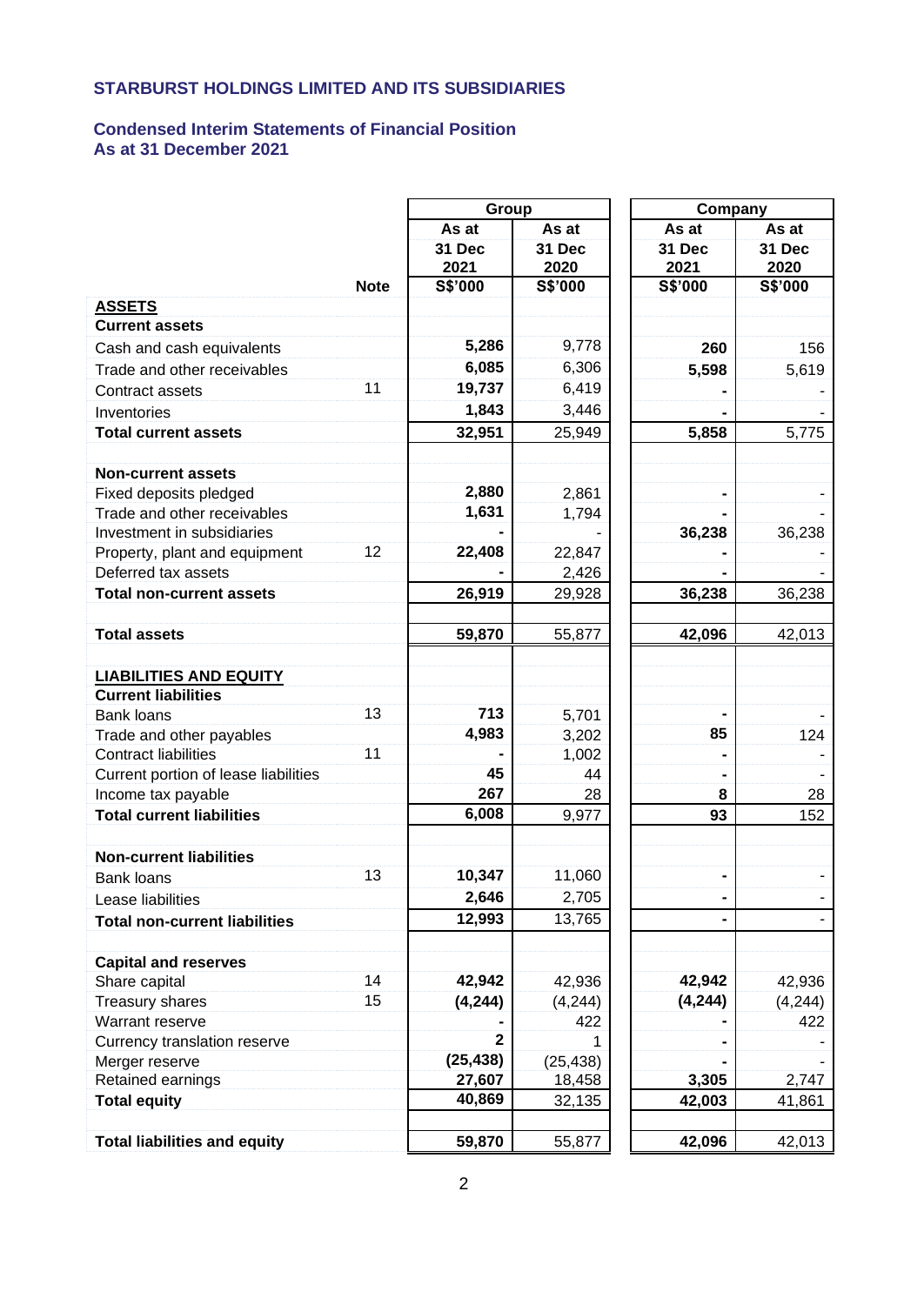#### **Condensed Interim Statements of Changes in Equity Financial Year Ended 31 December 2021**

|                                                            | <b>Share</b> | <b>Treasury</b> | Warrant | <b>Currency</b><br>translation | <b>Merger</b> | <b>Retained</b> |              |
|------------------------------------------------------------|--------------|-----------------|---------|--------------------------------|---------------|-----------------|--------------|
| Group                                                      | capital      | shares          | reserve | reserve                        | reserve       | earnings        | <b>Total</b> |
|                                                            | S\$'000      | S\$'000         | S\$'000 | S\$'000                        | S\$'000       | S\$'000         | S\$'000      |
| <b>Balance at 1 January 2021</b>                           |              |                 |         |                                |               |                 |              |
| Transactions with owners, recognised<br>directly in equity | 42,936       | (4, 244)        | 422     | $\mathbf 1$                    | (25, 438)     | 18,458          | 32,135       |
| <b>Exercise of warrants</b>                                | 6            |                 |         |                                |               |                 | 6            |
| <b>Dividends</b>                                           |              |                 |         |                                |               | (3,973)         | (3, 973)     |
|                                                            | 42,942       | (4, 244)        | 422     | $\mathbf 1$                    | (25, 438)     | 14,485          | 28,168       |
| Total comprehensive income for the year :                  |              |                 |         |                                |               |                 |              |
| Profit for the year                                        |              |                 |         |                                |               | 12,700          | 12,700       |
| Other comprehensive income                                 |              |                 |         | 1                              |               |                 |              |
| Expiry of warrants                                         |              |                 | (422)   |                                |               | 422             |              |
| <b>Balance at 31 December 2021</b>                         | 42,942       | (4, 244)        |         | $\overline{2}$                 | (25, 438)     | 27,607          | 40,869       |
| <b>Balance at 1 January 2020</b>                           | 41,055       | (3,745)         | 422     | $\overline{2}$                 | (25, 438)     | 9,933           | 22,229       |
| Transactions with owners, recognised<br>directly in equity |              |                 |         |                                |               |                 |              |
| Repurchase of shares                                       |              | (499)           | ٠       | $\blacksquare$                 | ۰.            |                 | (499)        |
| <b>Exercise of warrants</b>                                | 1,881        |                 |         |                                |               |                 | 1,881        |
| <b>Dividends</b>                                           |              |                 |         |                                |               | (608)           | (608)        |
|                                                            | 42,936       | (4, 244)        | 422     | $\overline{2}$                 | (25, 438)     | 9,325           | 23,003       |
| Total comprehensive income for the year :                  |              |                 |         |                                |               |                 |              |
| Profit for the year                                        |              | $\blacksquare$  | ٠       | $\overline{\phantom{a}}$       | ۰.            | 9,133           | 9,133        |
| Other comprehensive loss                                   |              |                 |         | (1)                            |               |                 | (1)          |
| <b>Balance at 31 December 2020</b>                         | 42,936       | (4, 244)        | 422     | 1                              | (25, 438)     | 18,458          | 32,135       |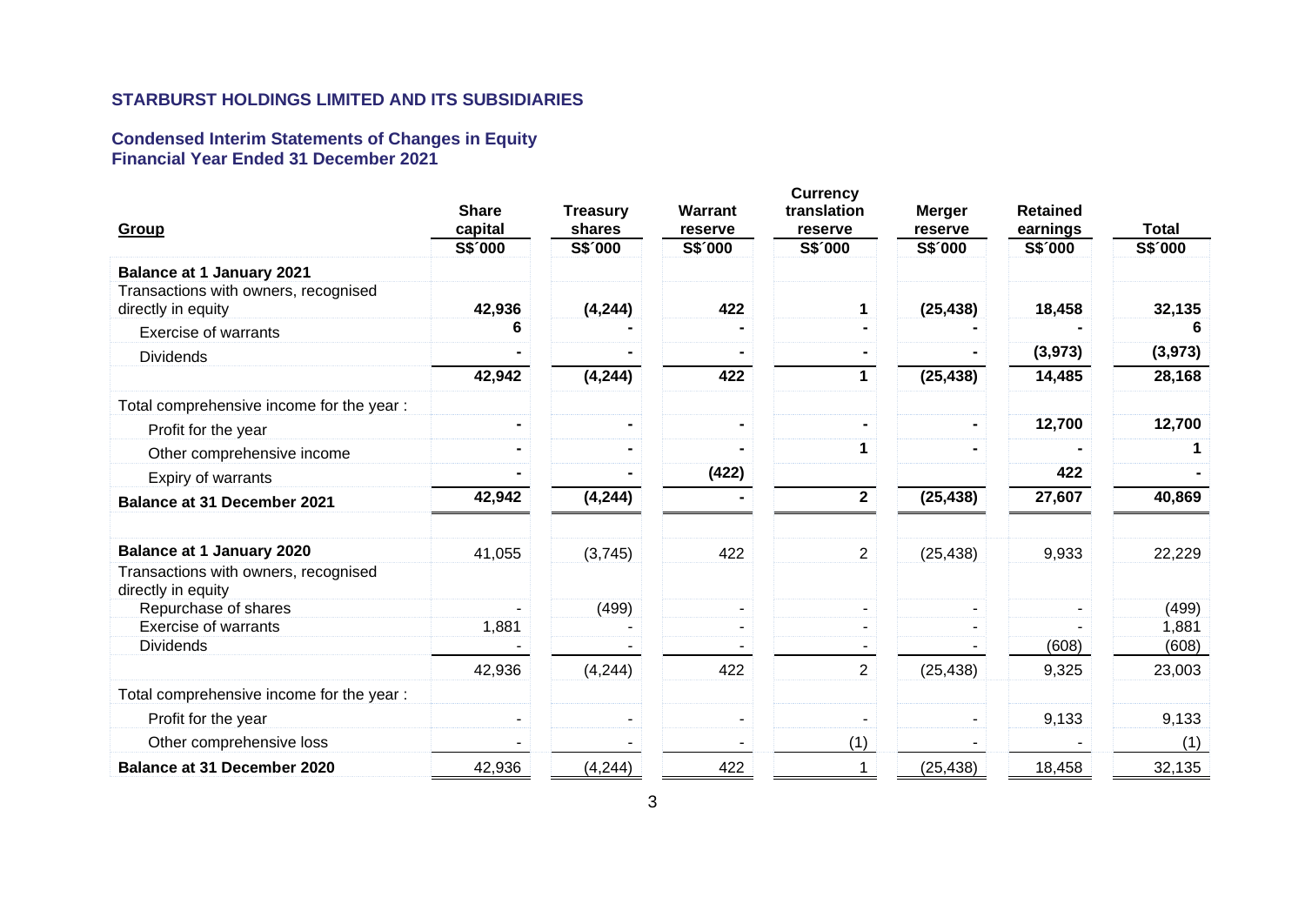#### **Condensed Interim Statements of Changes in Equity Financial Year Ended 31 December 2021**

| Company                                                 | <b>Share</b><br>capital | <b>Treasury</b><br>shares | <b>Warrant</b><br>reserve | <b>Retained</b><br>earnings | <b>Total equity</b> |
|---------------------------------------------------------|-------------------------|---------------------------|---------------------------|-----------------------------|---------------------|
|                                                         | S\$'000                 | S\$'000                   | S\$'000                   | S\$'000                     | S\$'000             |
| <b>Balance at 1 January 2021</b>                        |                         |                           |                           |                             |                     |
|                                                         | 42,936                  | (4, 244)                  | 422                       | 2,747                       | 41,861              |
| Transactions with owners, recognised directly in equity |                         |                           |                           |                             |                     |
| Exercise of warrants                                    | 6                       | $\blacksquare$            |                           |                             | 6                   |
| Dividend                                                |                         |                           |                           | (3, 973)                    | (3, 973)            |
|                                                         | 42,942                  | (4, 244)                  | 422                       | (1, 226)                    | 37,984              |
| Total comprehensive income for the year :               |                         |                           |                           |                             |                     |
| Profit for the year                                     |                         | $\blacksquare$            |                           | 4,109                       | 4,109               |
| Expiry of warrants                                      |                         |                           | (422)                     | 422                         |                     |
| <b>Balance at 31 December 2021</b>                      | 42,942                  | (4, 244)                  |                           | 3,305                       | 42,003              |
| <b>Balance at 1 January 2020</b>                        | 41,055                  | (3,745)                   | 422                       | 818                         | 38,550              |
| Transactions with owners, recognised directly in equity |                         |                           |                           |                             |                     |
| Repurchase of shares                                    |                         | (499)                     |                           | $\blacksquare$              | (499)               |
| <b>Exercise of warrants</b>                             | 1,881                   |                           | $\sim$                    | $\blacksquare$              | 1,881               |
| Dividend                                                |                         |                           |                           | (608)                       | (608)               |
|                                                         | 42,936                  | (4,244)                   | 422                       | 210                         | 39,324              |
| Total comprehensive income for the year                 |                         |                           |                           | 2,537                       | 2,537               |
| Balance at 31 December 2020                             | 42,936                  | (4, 244)                  | 422                       | 2,747                       | 41,861              |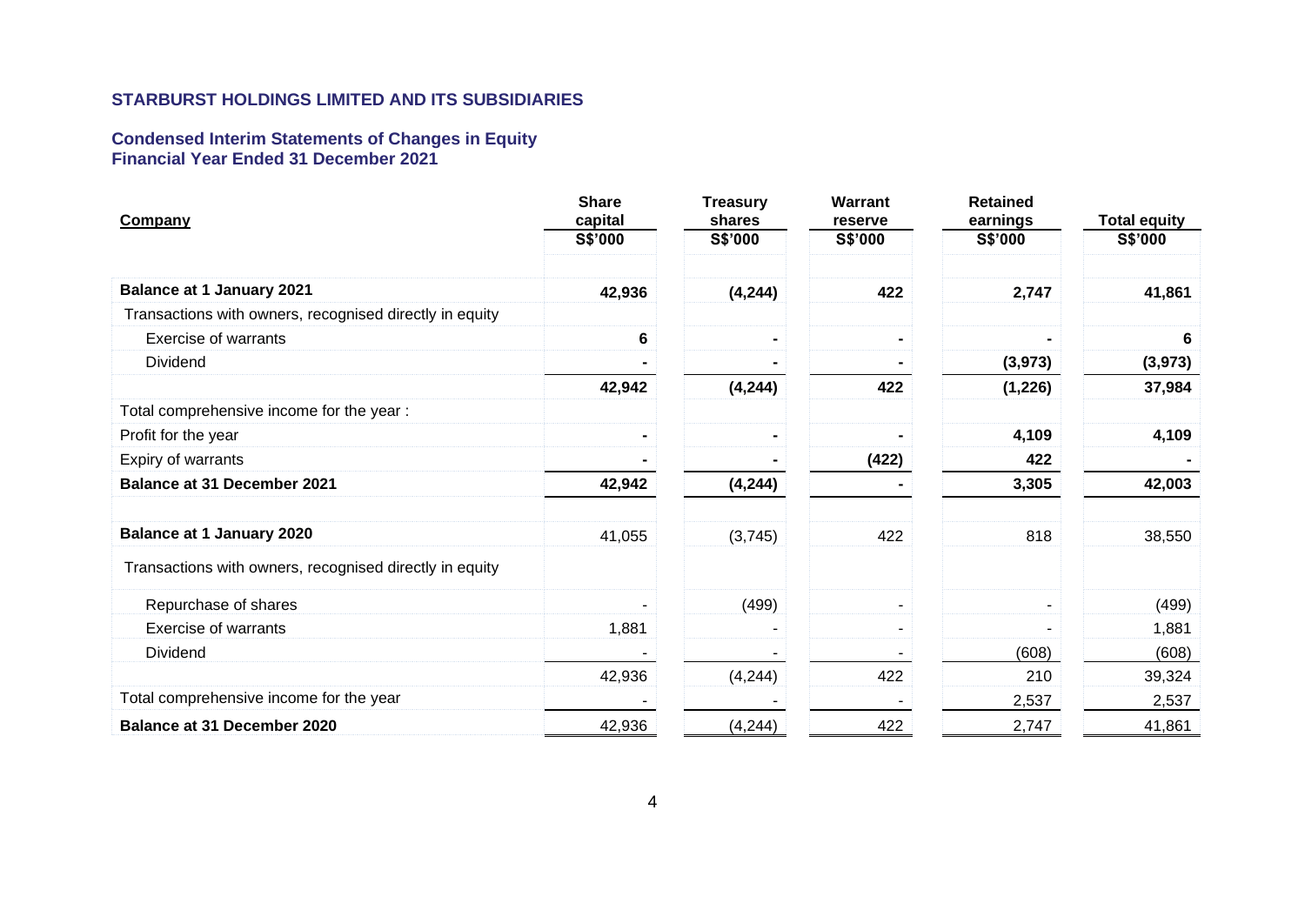# **Condensed Interim Consolidated Statements of Cash Flows Financial Year Ended 31 December 2021**

|                                                                | Group           |             |  |
|----------------------------------------------------------------|-----------------|-------------|--|
|                                                                | 12 months ended |             |  |
|                                                                | 31 Dec 2021     | 31 Dec 2020 |  |
|                                                                | S\$'000         | S\$'000     |  |
| <b>Operating activities</b>                                    |                 |             |  |
| Profit before income tax                                       | 15,401          | 6,734       |  |
| Adjustments for:                                               |                 |             |  |
| - Allowance for doubtful debts                                 |                 | 7           |  |
| - Depreciation expense                                         | 826             | 1,065       |  |
| - Interest expense                                             | 333             | 331         |  |
| - Interest income                                              | (4)             | (32)        |  |
| - Amortisation of prepaid insurance                            | 45              | 45          |  |
| Operating cash flows before working capital changes            | 16,601          | 8,150       |  |
| Trade and other receivables                                    | 324             | (4, 185)    |  |
| Inventories                                                    | 1,603           | (1, 494)    |  |
| Contract assets                                                | (13, 318)       | (5, 444)    |  |
| Trade and other payables                                       | 1,781           | 2,010       |  |
| <b>Contract liabilities</b>                                    | (1,002)         | 1,002       |  |
| <b>Cash generated from operations</b>                          | 5,989           | 39          |  |
| Income tax paid                                                | (36)            | (22)        |  |
| Interest paid                                                  | (333)           | (331)       |  |
| Interest received                                              | 19              | 32          |  |
| Net cash generated from (used in) operating activities         | 5,639           | (282)       |  |
|                                                                |                 |             |  |
| <b>Investing activities</b>                                    |                 |             |  |
| Increase in fixed deposits                                     | (19)            | (32)        |  |
| Purchase of property, plant and equipment                      | (401)           | (284)       |  |
| Net cash used in investing activities                          | (420)           | (316)       |  |
|                                                                |                 |             |  |
| <b>Financing activities</b>                                    |                 |             |  |
| Proceeds from bank loan                                        |                 | 5,000       |  |
| Repayment of lease liabilities                                 | (44)            | (44)        |  |
| Purchase of treasury shares                                    |                 | (499)       |  |
| Proceeds from exercise of warrants                             | 6               | 1,881       |  |
| Repayment of bank loans                                        | (5,701)         | (340)       |  |
| Dividend paid                                                  | (3, 973)        | (608)       |  |
| Net cash (used in) from financing activities                   | (9, 712)        | 5,390       |  |
|                                                                |                 |             |  |
| Net (decrease) increase in cash and cash equivalents           | (4, 493)        | 4,792       |  |
|                                                                |                 |             |  |
| Cash and cash equivalents at beginning of financial year       | 9,778           | 4,987       |  |
| Effect of foreign exchange rate changes on the balance of cash |                 |             |  |
| held in foreign currencies                                     |                 | (1)         |  |
| Cash and cash equivalents at end of financial year             | 5,286           | 9,778       |  |

\* This represents amount less than S\$1,000.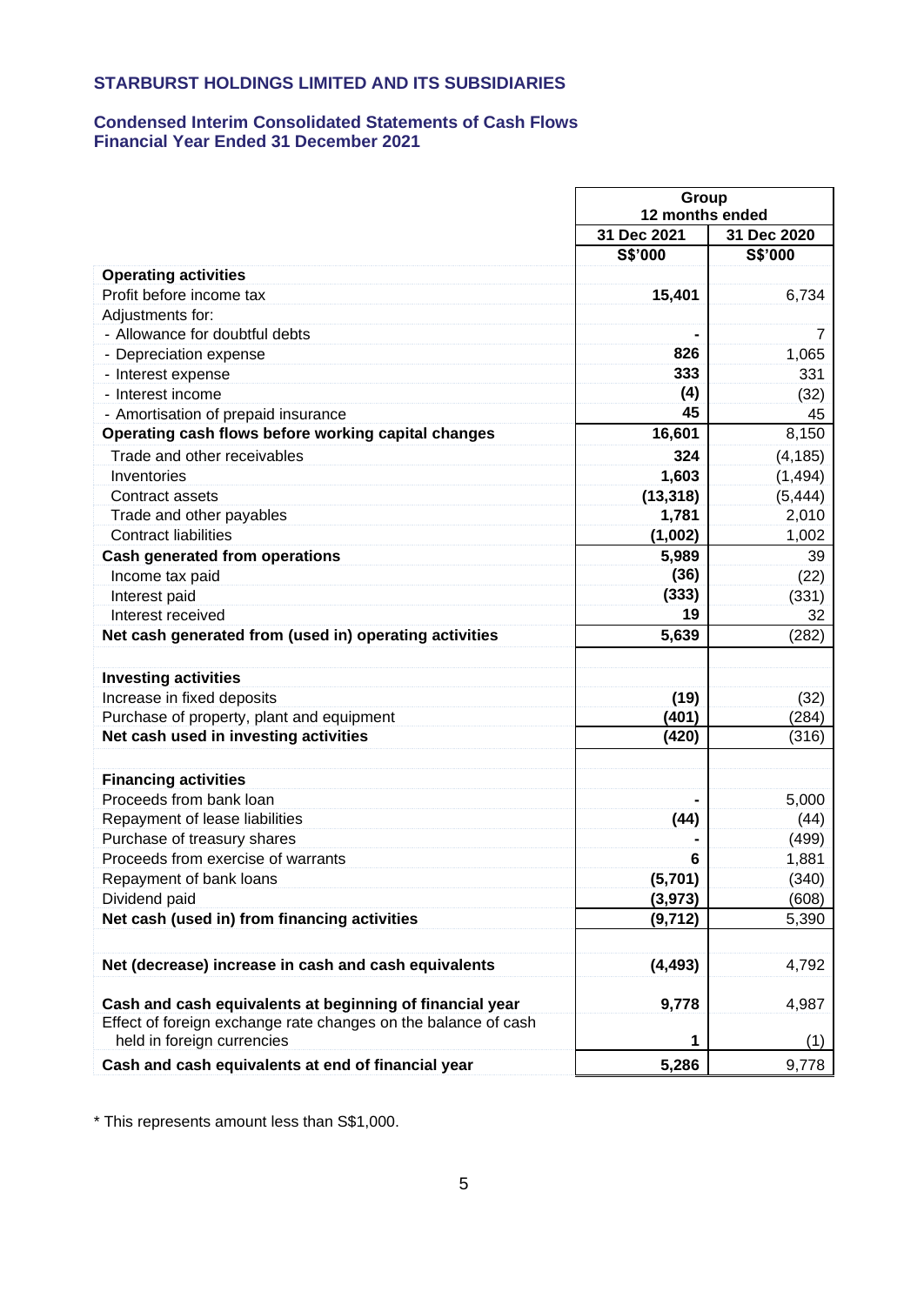## **Notes to the condensed interim consolidated financial statements 31 December 2021**

#### **1. Corporate information**

Starburst Holdings Limited (the "**Company**") (Registration Number 201329079E) is a limited liability company incorporated and domiciled in Singapore and is listed on the Catalist Board of Singapore Exchange Securities Trading Limited ("**SGX-ST**").

The registered office and its principal place of business of the Company is located at 6 Tuas View Circuit, Singapore 637599.

The principal activities of the Company are those of investment holding and provision of management services. The principal activities of the Group are (i) manufacturing of ordinary accessories, training, protection and containment system; and building construction including major upgrading works; and (ii) provision of security services and installation of fire protection and security alarm systems.

#### **2. Basis of preparation**

The condensed interim consolidated financial statements for the six months ended and financial year ended 31 December 2021 have been prepared in accordance with SFRS(I) 1- 34 *Interim Financial Reporting* issued by the Accounting Standards Council Singapore. The condensed interim financial statements do not include all the information required for a complete set of financial statements. However, selected explanatory notes are included to explain events and transactions that are significant to an understanding of the changes in the Group's financial position and performance of the Group since the last annual financial statements for the year ended 31 December 2020.

The condensed interim consolidated financial statements are presented in Singapore dollars ("**S\$**") which is the Company's functional currency and all values are rounded to the nearest thousand ("**S\$'000**") as indicated.

#### **2.1 New accounting standards effective on 1 January 2021**

The accounting policies adopted and methods of computation are consistent with those of the previous financial year which were prepared in accordance with SFRS(I)s, except in the current financial period, the Company has adopted all the new and revised standards which are effective for annual financial periods beginning on or after 1 January 2021. The adoption of these standards did not have any material effect on the financial performance or position of the Group.

#### **2.2 Use of judgements and estimates**

In preparing the condensed interim consolidated financial statements, management has made judgements, estimates and assumptions that affect the application of accounting policies and the reported amounts of assets and liabilities, income and expense. Actual results may differ from these estimates.

The significant judgements made by management in applying the Group's accounting policies and the key sources of estimation uncertainty were the same as those that applied to the consolidated financial statements as at and for the financial year ended 31 December 2020. Estimates and underlying assumptions are reviewed on an ongoing basis. Revisions to accounting estimates are recognised in the period in which the estimates are revised and in any future periods affected.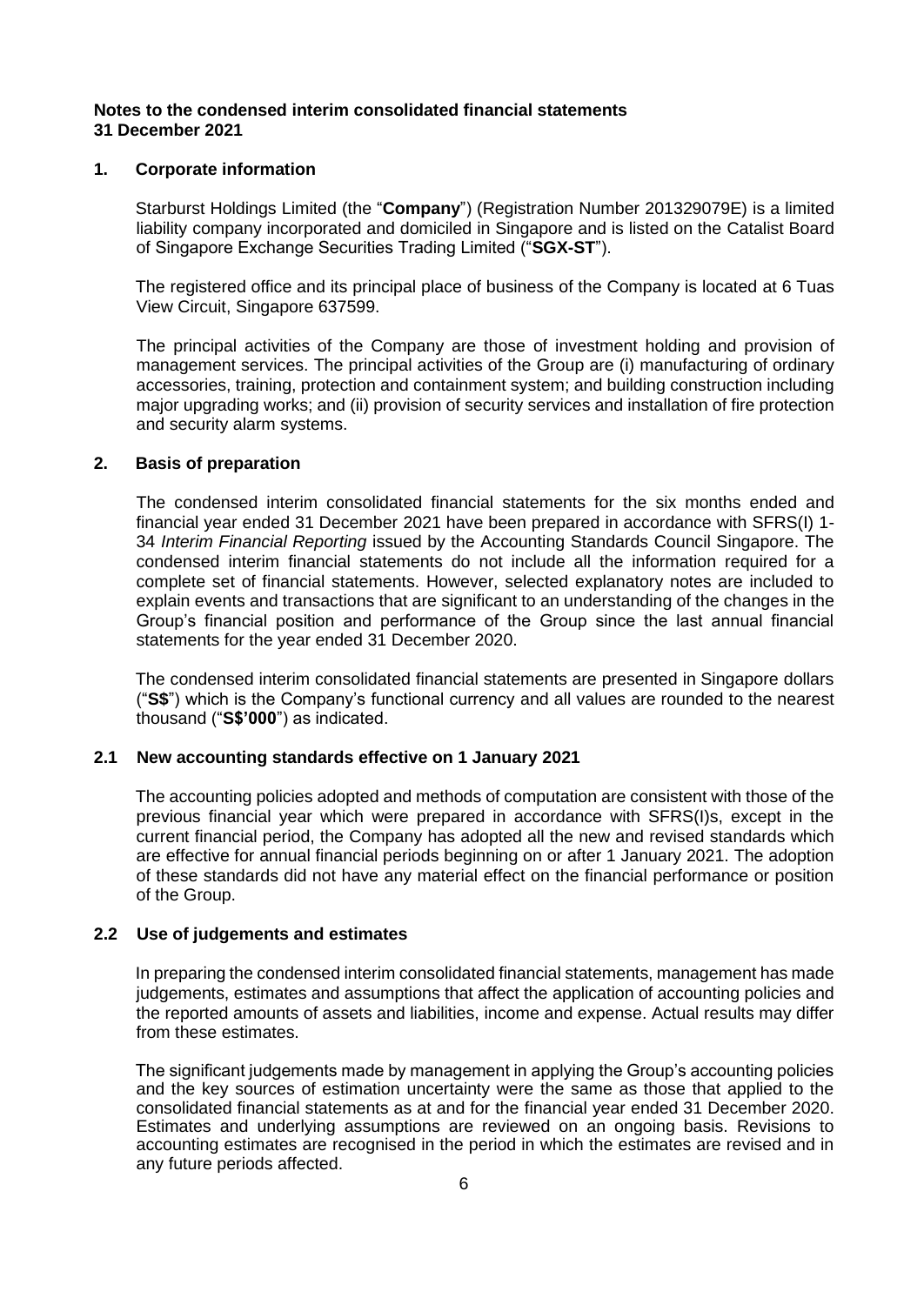## **3. Seasonal operations**

The Group's businesses are not affected significantly by seasonal or cyclical factors during the financial period. However, given that a major portion of the Group's business is project based, the revenue contribution from projects may vary from quarter to quarter, depending on the size and scope of the projects on hand and their completion schedules.

## **4. Segment and revenue information**

The Group operates in two principal geographical areas - Southeast Asia and Middle East.

The Group is organised into three principal business segments namely the firearm shooting ranges, tactical training mock-ups and maintenance services and others. The firearm shooting ranges business segment pertains to the design, fabrication and installation of firearm shooting ranges for military and law enforcement organisations. This includes the design, fabrication and installation of indoor, outdoor and modular live-firing ranges as well as close quarters battle house and method of entry training facilities.

The tactical training mock-ups business segment pertains to design, fabrication and installation live-firearms and non-live firearm, full sized tactical training mock-ups which simulate specific training scenarios, including rescue and evacuation operations, aviation, maritime and other counter terrorism operations and sniper operations.

The maintenance services and other business segment provide maintenance services for completed firearm shooting ranges and tactical training mock-ups; and design, supply and/or fabricate steel struts and steel beams for temporary or permanent structural and architectural steel works on an ad hoc basis. Additionally, the Group designs, constructs and installs ballistic protection and security systems for various facilities, including high-security detention facilities.

# **4.1 Analysis by business segments**

|                                                                                           | <b>Revenue</b><br>6 months ended |                         | <b>Net Profit</b><br>6 months ended |                         |
|-------------------------------------------------------------------------------------------|----------------------------------|-------------------------|-------------------------------------|-------------------------|
|                                                                                           | 31 Dec<br>31 Dec<br>2021<br>2020 |                         | 31 Dec<br>2021                      | 31 Dec<br>2020          |
|                                                                                           | S\$'000                          | <b>S\$'000</b>          | <b>S\$'000</b>                      | <b>S\$'000</b>          |
| Firearms shooting ranges<br>Tactical training mock-ups<br>Maintenance services and others | 14,268<br>3,148<br>3,579         | 3,933<br>4,311<br>3,812 | 6,360<br>1,902<br>2,155             | 1,924<br>2,887<br>2,710 |
| Total                                                                                     | 20,995                           | 12,056                  | 10,417                              | 7,521                   |
| Other operating income<br>Other operating expenses                                        |                                  |                         | 93<br>(3,968)                       | 36<br>(2,779)           |
| Profit from operations<br>Finance costs                                                   |                                  |                         | 6,542<br>(154)                      | 4,778<br>(155)          |
| Profit before income tax<br>Income tax (expense) credit                                   |                                  |                         | 6,388<br>(1, 123)                   | 4,623<br>2,408          |
| Profit for the period                                                                     |                                  |                         | 5,265                               | 7,031                   |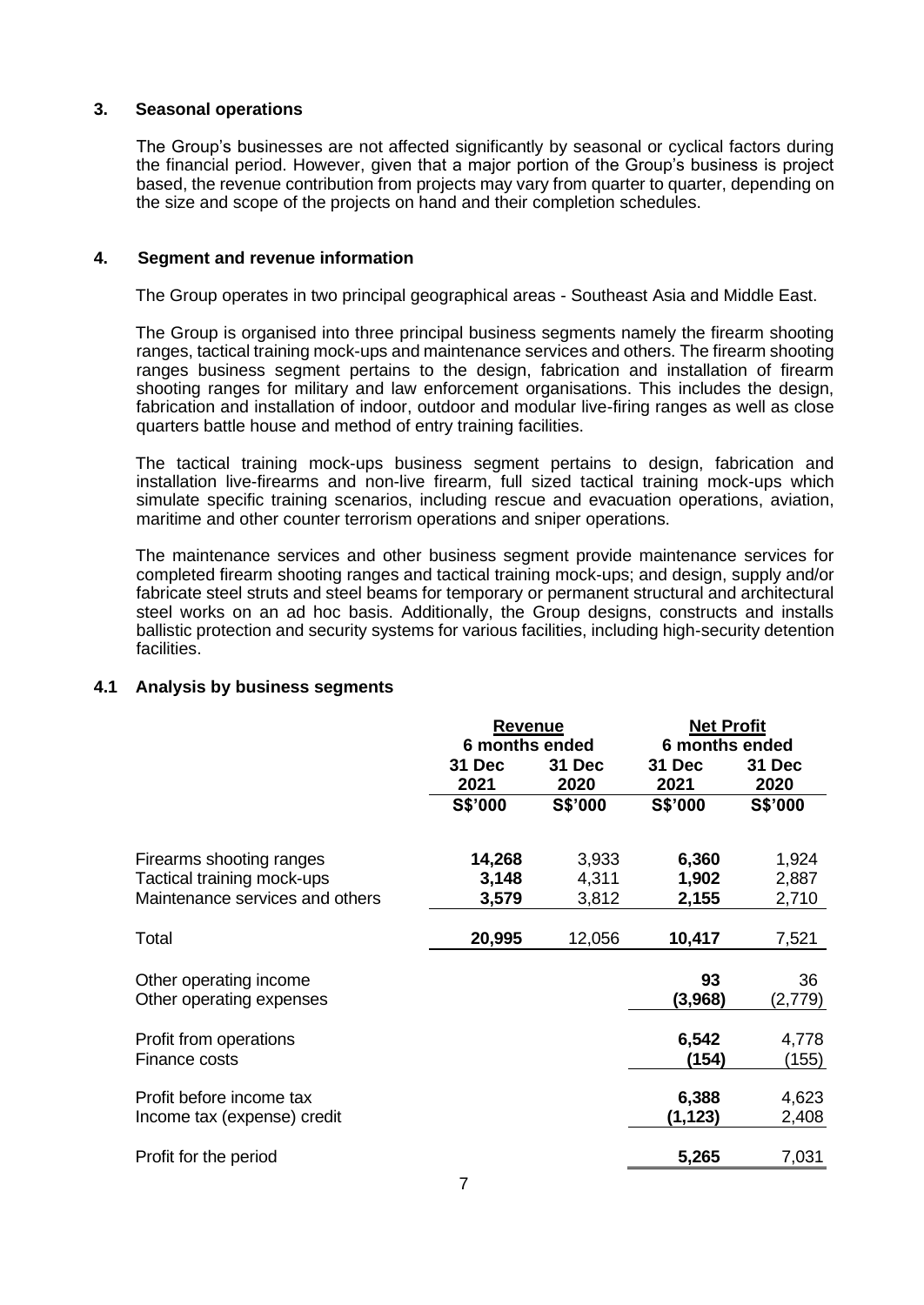|                                 | <b>Revenue</b>  |         | <b>Net Profit</b> |         |  |
|---------------------------------|-----------------|---------|-------------------|---------|--|
|                                 | 12 months ended |         | 12 months ended   |         |  |
|                                 | 31 Dec          | 31 Dec  | 31 Dec            | 31 Dec  |  |
|                                 | 2021            | 2020    | 2021              | 2020    |  |
|                                 | S\$'000         | S\$'000 | S\$'000           | S\$'000 |  |
| Firearms shooting ranges        | 25,684          | 7,563   | 12,648            | 3,611   |  |
| Tactical training mock-ups      | 8,390           | 6,560   | 5,499             | 3,381   |  |
| Maintenance services and others | 7,413           | 7,649   | 4,623             | 4,985   |  |
| Total                           | 41,487          | 21,772  | 22,770            | 11,977  |  |
| Other operating income          |                 |         | 230               | 151     |  |
| Other operating expenses        |                 |         | (7,266)           | (5,063) |  |
| Profit from operations          |                 |         | 15,734            | 7,065   |  |
| Finance costs                   |                 |         | (333)             | (331)   |  |
| Profit before income tax        |                 |         | 15,401            | 6,734   |  |
| Income tax (expense) credit     |                 |         | (2,701)           | 2,399   |  |
| Profit for the year             |                 |         | 12,700            | 9,133   |  |

Revenue reported above represents revenue generated from external customers. There were no inter-segment sales in FY2021 and FY2020.

# **4.2 Analysis by geographical segments**

Segment revenue: segment revenue is analysed based on the location of customers regardless of where the goods are produced.

Segment assets: segment assets (non-current assets) are analysed based on the location of those assets.

|                | <b>Revenue</b> |         | <b>Revenue</b>            |         |  |
|----------------|----------------|---------|---------------------------|---------|--|
|                | 6 months ended |         | 12 months ended           |         |  |
|                | 31 Dec         | 31 Dec  | 31 Dec                    | 31 Dec  |  |
|                | 2021           | 2020    | 2021                      | 2020    |  |
|                | S\$'000        | S\$'000 | S\$'000                   | S\$'000 |  |
| Southeast Asia | 19,007         | 10,958  | 33,750                    | 19,346  |  |
| Middle East    | 1,988          | 1,098   | 7,737                     | 2,426   |  |
|                | 20,995         | 12,056  | 41,487                    | 21,772  |  |
|                |                |         | <b>Non-current assets</b> |         |  |
|                |                |         | As at                     | As at   |  |
|                |                |         | 31 Dec                    | 31 Dec  |  |
|                |                |         | 2021                      | 2020    |  |
|                |                |         | S\$'000                   | S\$'000 |  |
| Southeast Asia |                |         | 26,912                    | 27,496  |  |
| Middle East    |                |         |                           | 6       |  |
|                |                |         | 26,919                    | 27,502  |  |

Non-current assets presented above are non-current assets as presented in the statements of financial position excluding deferred tax assets.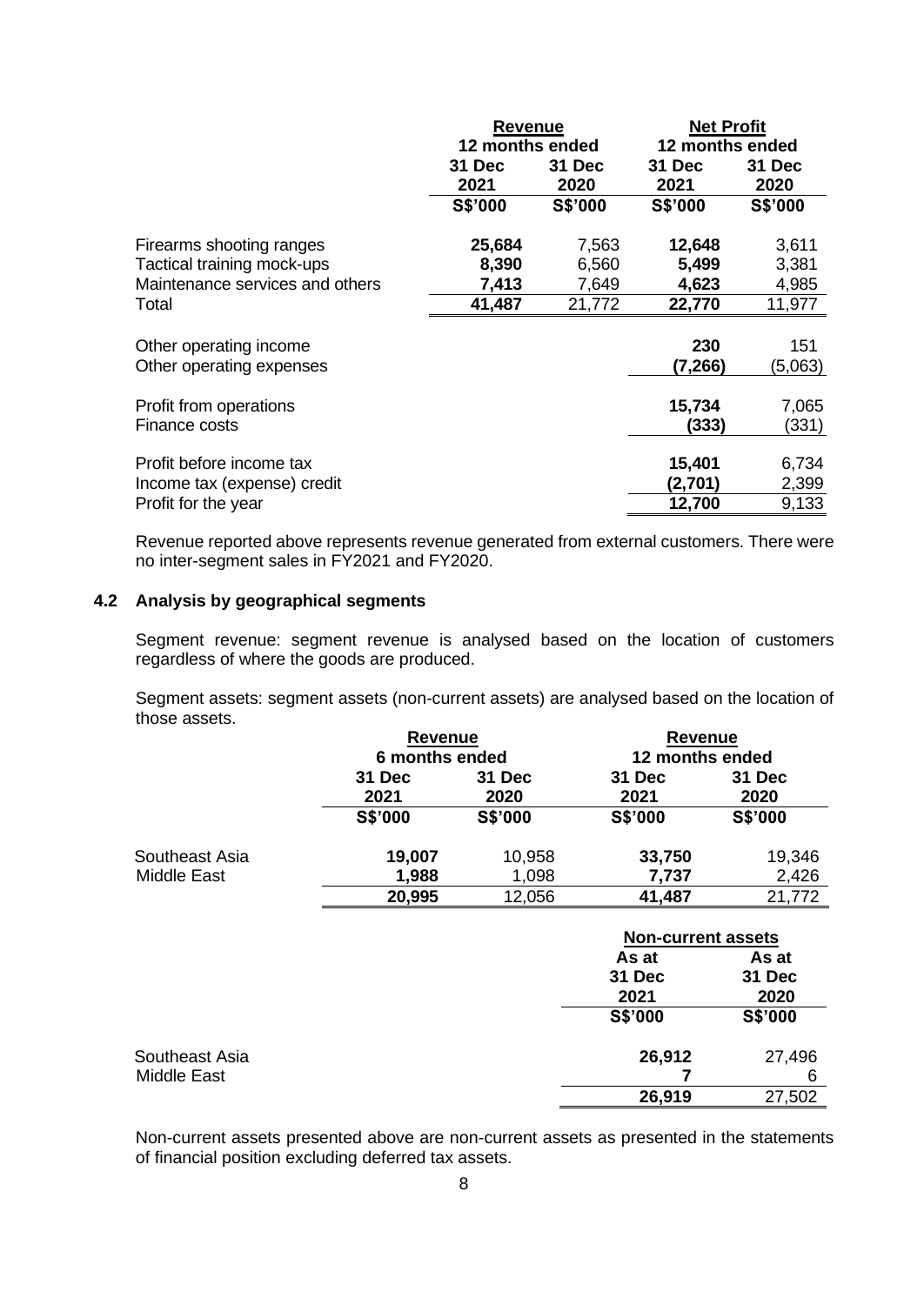# **4.3 Breakdown of sales:**

|                                                                                                               | Group                     |                           |                           |
|---------------------------------------------------------------------------------------------------------------|---------------------------|---------------------------|---------------------------|
|                                                                                                               | 31 Dec<br>2021<br>S\$'000 | 31 Dec<br>2020<br>S\$'000 | % increase/<br>(decrease) |
| (a) Sales reported for first half year                                                                        | 20,492                    | 9,716                     | 110.9                     |
| (b) Operating profit after tax before<br>deducting non-controlling interests reported for<br>first half year  | 7,435                     | 2,102                     | 253.7                     |
| (c) Sales reported for second half year                                                                       | 20,995                    | 12,056                    | 74.1                      |
| (d) Operating profit after tax before<br>deducting non-controlling interests reported for<br>second half year | 5,265                     | 7,031                     | (25.1)                    |

# **5. Financial assets and financial liabilities**

Set out below is an overview of the financial assets and financial liabilities of the Group as at 31 December 2021 and 31 December 2020:

|                                         | Group          |         | Company |         |
|-----------------------------------------|----------------|---------|---------|---------|
|                                         | As at          | As at   | As at   | As at   |
|                                         | 31 Dec         | 31 Dec  | 31 Dec  | 31 Dec  |
|                                         | 2021           | 2020    | 2021    | 2020    |
|                                         | <b>S\$'000</b> | S\$'000 | S\$'000 | S\$'000 |
| <b>Financial assets</b>                 |                |         |         |         |
| Financial assets at amortised costs     | 13,567         | 19,125  | 5,858   | 5,752   |
| <b>Financial liabilities</b>            |                |         |         |         |
| Financial liabilities at amortised cost | 16,043         | 19,963  | 85      | 124     |
| Lease liabilities                       | 2,691          | 2,749   |         |         |

# **6. Profit before income tax**

The following items have been included in arriving at profit before income tax:

|                                    | Group          |         |                 |         |  |
|------------------------------------|----------------|---------|-----------------|---------|--|
|                                    | 6 months ended |         | 12 months ended |         |  |
|                                    | 31 Dec         | 31 Dec  | 31 Dec          | 31 Dec  |  |
|                                    | 2021           | 2020    | 2021            | 2020    |  |
|                                    | S\$'000        | S\$'000 | S\$'000         | S\$'000 |  |
| Depreciation expense               | 408            | 498     | 826             | 1,065   |  |
| Amortisation of prepaid insurance  | 23             | 22      | 45              | 45      |  |
| Interest expenses                  | 154            | 155     | 333             | 331     |  |
| Foreign exchange (gain) loss - net | (1)            | 137     | (87)            | 81      |  |
| Interest income                    |                | (15)    | (4)             | (32)    |  |
| Allowance for doubtful debts       |                |         |                 |         |  |

There were no material related party transactions in FY2021 and FY2020.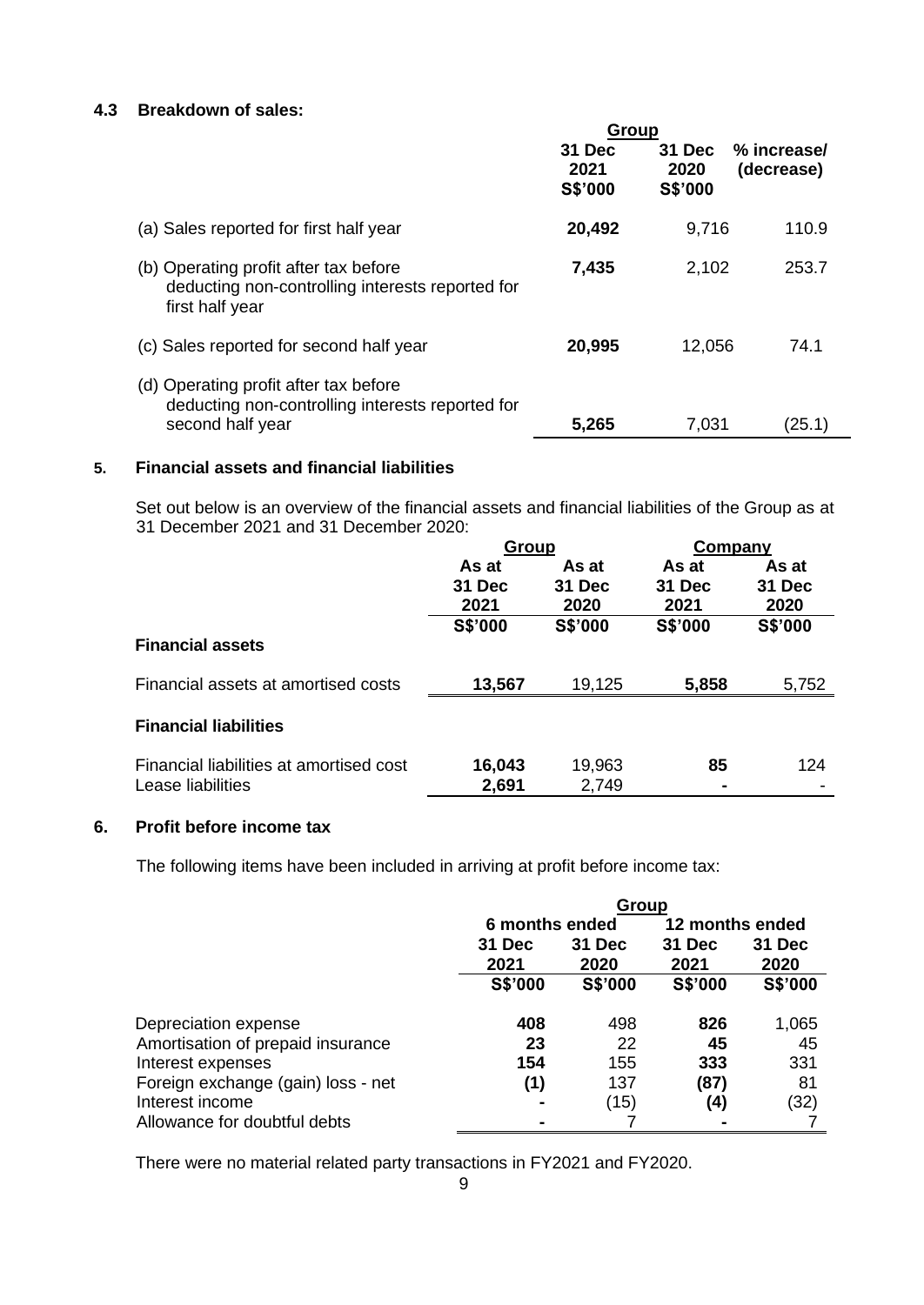# **7. Income tax expense**

The Group calculates the period income tax expense for the six months ended and full year ended 31 December 2021 and 31 December 2020 using the tax rate that would be applicable to the expected total annual earnings. The major components of income tax expense in the condensed interim consolidated statement of profit or loss are:

|                                                                         | Group          |                |                 |                |
|-------------------------------------------------------------------------|----------------|----------------|-----------------|----------------|
|                                                                         | 6 months ended |                | 12 months ended |                |
|                                                                         | 31 Dec<br>2021 | 31 Dec<br>2020 | 31 Dec<br>2021  | 31 Dec<br>2020 |
|                                                                         | S\$'000        | S\$'000        | S\$'000         | S\$'000        |
| Current income tax expense<br>Under provision of current tax in         | (267)          | (12)           | (275)           | (21)           |
| prior year<br>Deferred income tax (expense)                             |                | (6)            |                 | (6)            |
| credit relating to origination and<br>reversal of temporary differences | (856)          | 2,426          | (2,426)         | 2,426          |
| (expense)<br>Income<br>credit<br>tax<br>recognised in profit or loss    | (1.123)        | 2,408          | (2,701)         | 2,399          |

# **8. Dividends**

|                                                                                                     | <b>Group and Company</b><br>12 months ended |                    |
|-----------------------------------------------------------------------------------------------------|---------------------------------------------|--------------------|
|                                                                                                     | 31 Dec<br>2021                              | 31 Dec<br>2020     |
| Ordinary dividends                                                                                  |                                             |                    |
| Final one-tier tax exempt dividend for 2020: \$\$0.01 (2019:<br>S\$0.0025) per share (S\$'000)      | $2,483^{(1)}$                               | 608 <sup>(2)</sup> |
| First interim one-tier tax exempt dividend for 2021: S\$0.006<br>(2020: S\$Nil) per share (S\$'000) | $1,490^{(3)}$                               |                    |

 $(1)$  The final one-tier tax exempt dividend of S\$0.01 per ordinary share amounting approximately \$2,483,000 in respect of the 12 months ended 31 December 2020 paid on 14 May 2021.

 $(2)$  The final one-tier tax exempt dividend of S\$0.0025 per ordinary share amounting approximately \$608,000 in respect of the 12 months ended 31 December 2019 paid on 15 July 2020.

 $(3)$  The first interim one-tier tax exempt dividend of S\$0.006 per ordinary share amounting approximately to \$1,490,000 in respect of the financial period ended 31 December 2021 paid on 3 September 2021.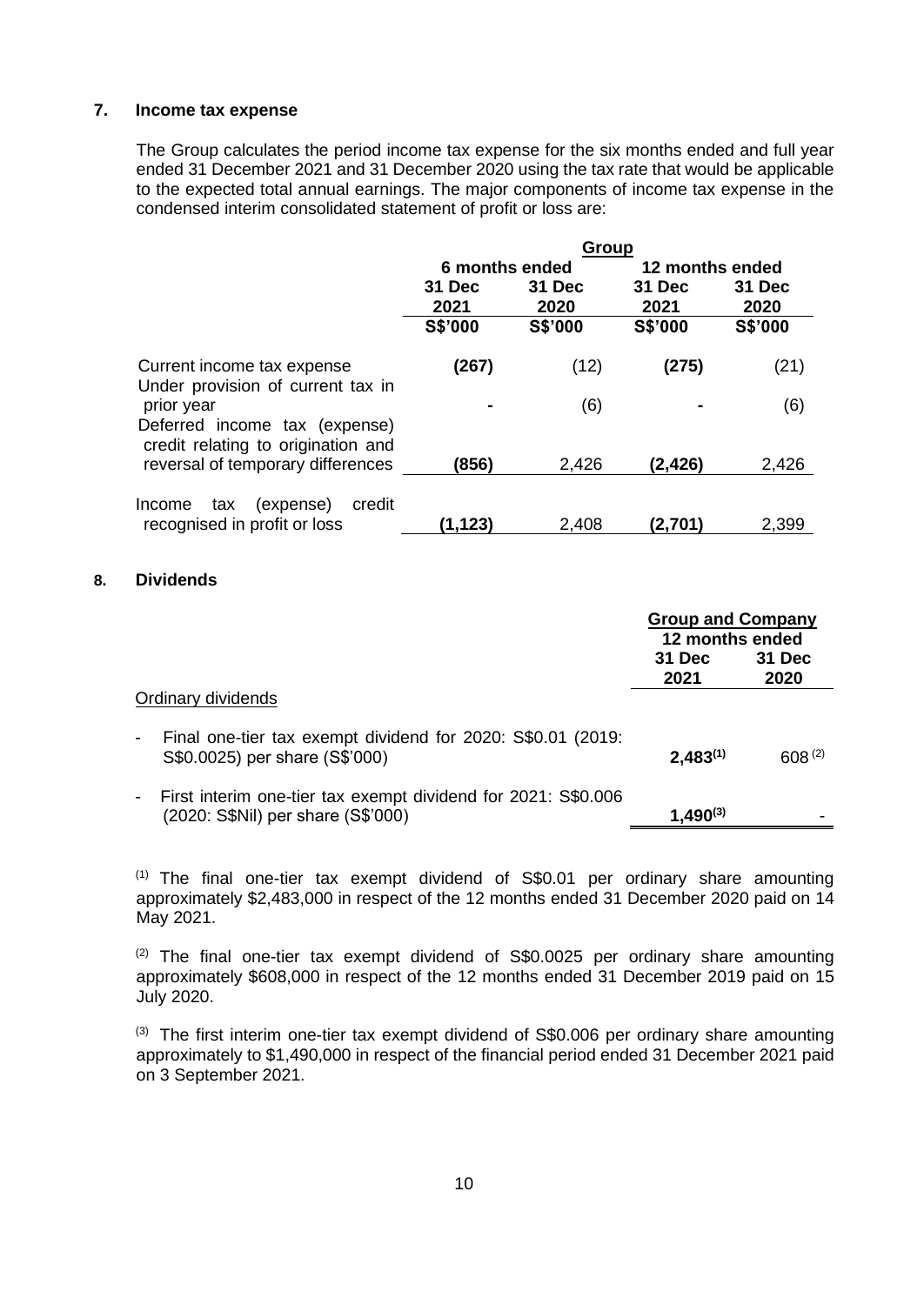# **9. Earnings per share**

|                                                                                                             | <b>Group</b>   |         |                 |         |
|-------------------------------------------------------------------------------------------------------------|----------------|---------|-----------------|---------|
|                                                                                                             | 6 months ended |         | 12 months ended |         |
|                                                                                                             | 31 Dec         | 31 Dec  | 31 Dec          | 31 Dec  |
|                                                                                                             | 2021           | 2020    | 2021            | 2020    |
| Profit attributable to owners of the<br>Company (S\$'000)                                                   | 5,265          | 7,031   | 12,700          | 9,133   |
| Weighted average number of ordinary<br>shares excluding treasury shares for<br>computing basic EPS ('000)   | 248,300        | 246,973 | 248,289         | 245,083 |
| Basic earnings per ordinary share (cents)                                                                   | 2.12           | 2.85    | 5.12            | 3.73    |
| Weighted average number of ordinary<br>shares excluding treasury shares for<br>computing diluted EPS ('000) | 248,300        | 255,387 | 248,289         | 262,586 |
| Diluted earnings per ordinary share (cents)                                                                 | 2.12           | 2.75    | 5.12            | 3.48    |

#### **10. Net asset value per share**

|                                                                  | Group          |                       | Company        |                |
|------------------------------------------------------------------|----------------|-----------------------|----------------|----------------|
|                                                                  | 31 Dec<br>2021 | <b>31 Dec</b><br>2020 | 31 Dec<br>2021 | 31 Dec<br>2020 |
|                                                                  |                |                       |                |                |
| Net asset value (S\$'000)<br>Number of ordinary shares excluding | 40,869         | 32,135                | 42,003         | 41,861         |
| treasury shares ('000)                                           | 248,300        | 248,275               | 248,300        | 248,275        |
| Net asset value per ordinary share (cents)                       | 16.46          | 12.94                 | 16.92          | 16.86          |

## **11. Contract assets and contract liabilities**

|                             |                | Group   |  |  |
|-----------------------------|----------------|---------|--|--|
|                             | 31 Dec         | 31 Dec  |  |  |
|                             | 2021           | 2020    |  |  |
|                             | S\$'000        | S\$'000 |  |  |
| Contract assets             |                |         |  |  |
| - Construction contracts    | 19,737         | 6,419   |  |  |
| <b>Contract liabilities</b> |                |         |  |  |
| - Construction contracts    | $\blacksquare$ | (1,002) |  |  |

# **Contract assets**

Contract assets relating to construction contracts are balances due from customers under construction contracts that arise when the Group receives payments from customers in line with a series of performance – related milestones. The Group will previously have recognised a contract asset for any work performed. Any amount previously recognised as a contract asset is reclassified to trade receivables at the point at which it is invoiced to the customer.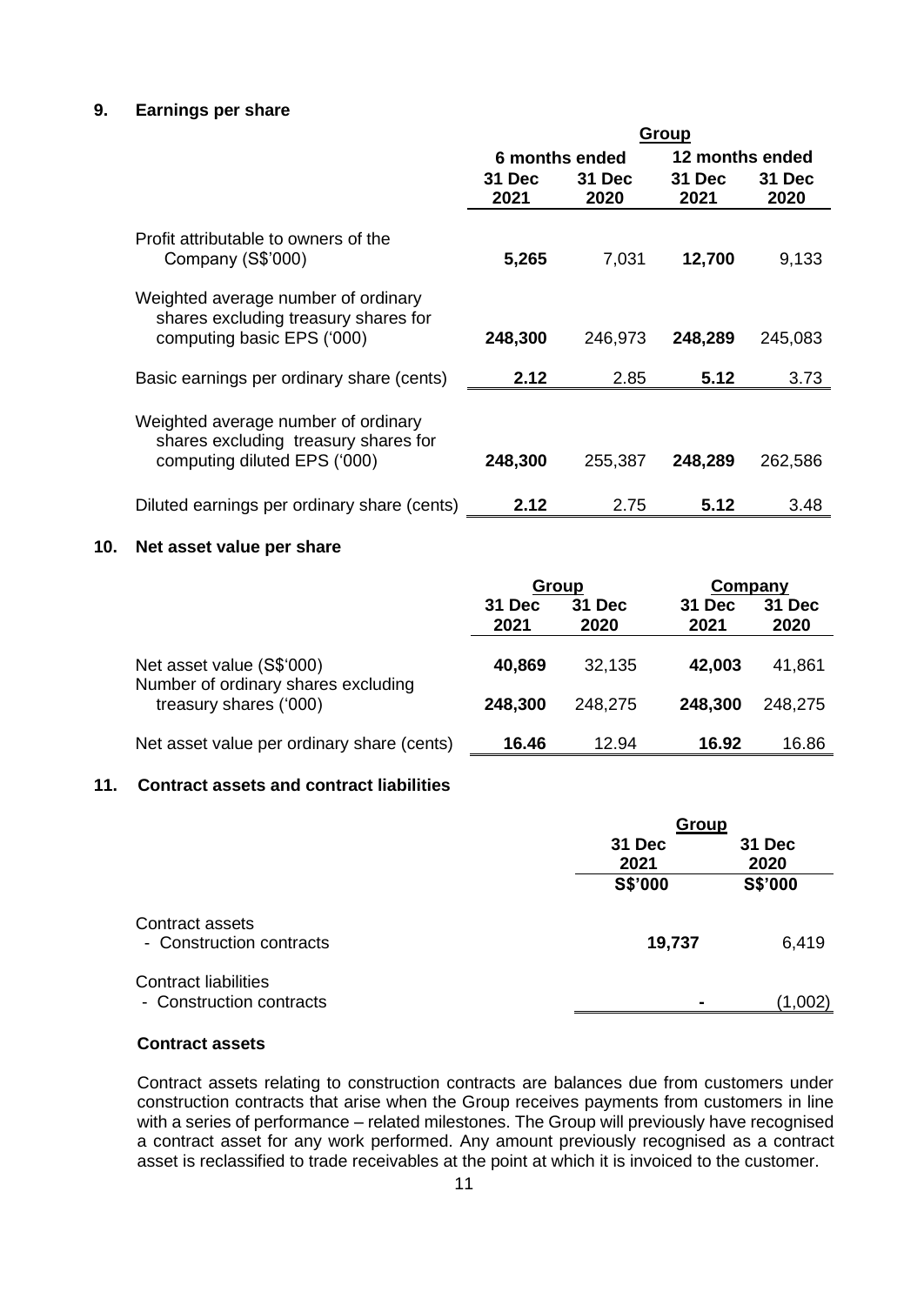The changes in contract asset balances are mainly due to projects performed during the reporting period.

Management always estimates the loss allowance on amounts due from customers at an amount equal to lifetime ECL, taking into account the historical default experience and the future prospects of the construction industry. None of the amounts due from customers at the end of the reporting period is past due.

There has been no change in the estimation techniques or significant assumptions made during the current financial period in assessing the loss allowance for the contract assets.

# **Contract liabilities**

Contract liabilities relating to construction services are balances due to customers under construction contracts. These arise when progress billings exceeds the revenue recognised to date under the cost-to-cost method.

The changes in contract liability balances are mainly due to projects performed during the reporting period.

#### **12. Property, plant and equipment**

During the financial year ended 31 December 2021, the Group acquired assets amounting to S\$401,000 (FY2020: S\$284,000). There was no disposal of assets during FY2021 and FY2020.

#### **13. Bank loans**

|                                                  | Group   |         |  |
|--------------------------------------------------|---------|---------|--|
|                                                  | 31 Dec  | 31 Dec  |  |
|                                                  | 2021    | 2020    |  |
|                                                  | S\$'000 | S\$'000 |  |
| Secured - at amortised cost                      |         |         |  |
| <b>Bank loans</b>                                | 11,060  | 16,761  |  |
| Less: Amount due for settlement within 12 months |         |         |  |
| (shown under current liabilities)                | (713)   | (5,701) |  |
| Amount due for settlement after 12 months        | 10,347  | 11,060  |  |

#### **Details of any collateral:**

The facilities of the Group are secured by the following:

- 1. First legal mortgage of the leasehold property at 6 Tuas View Circuit Singapore 637599;
- 2. Fixed deposits of not less than S\$2.1 million;
- 3. A first legal assignment of all the rights, title, interest and benefits under and arising out of the life insurance policy taken out on the life of the executive directors for a minimum sum insured of US\$1.0 million each; and
- 4. A corporate guarantee from the Company.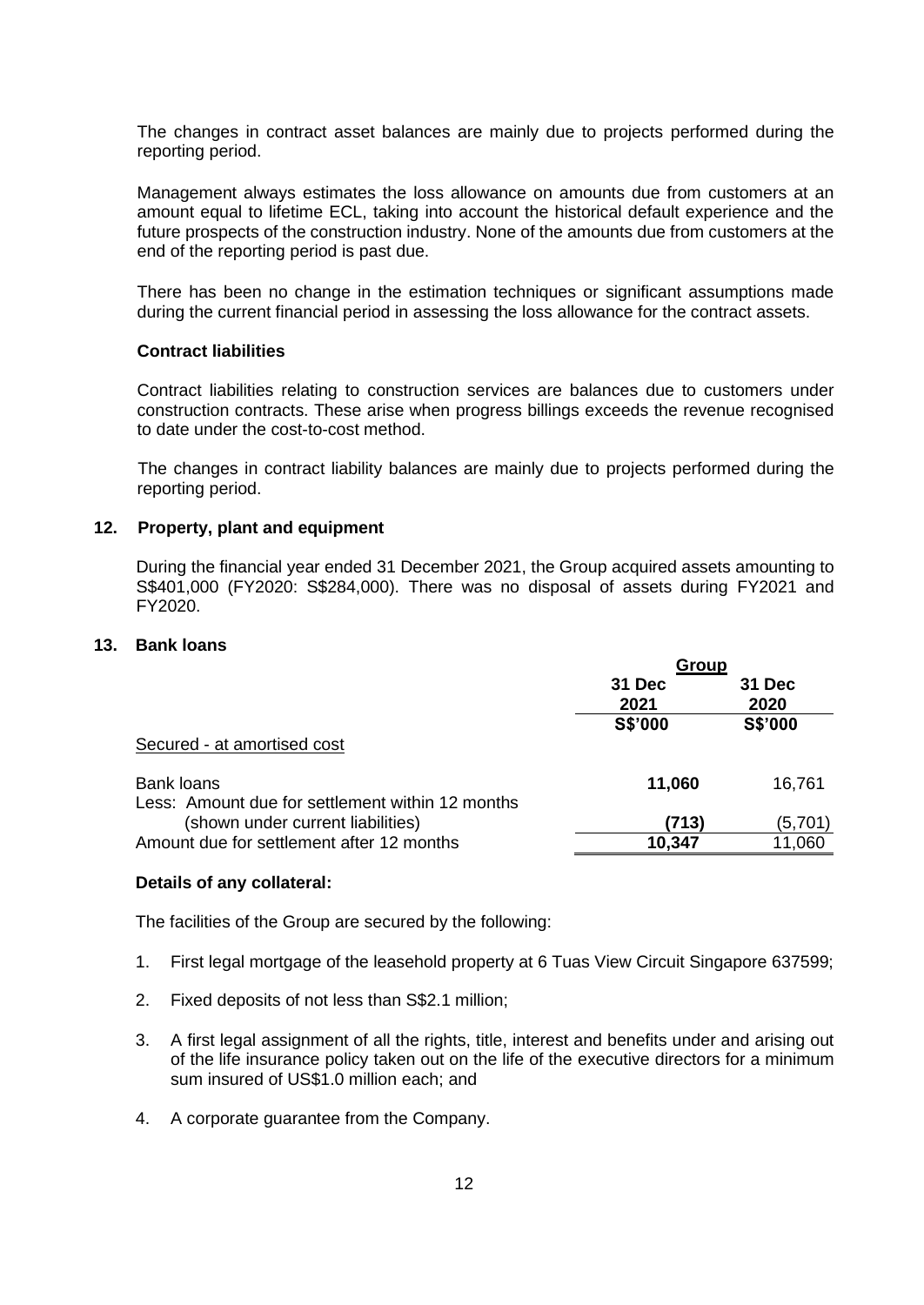# **14. Share capital**

|                             | <b>Group and Company</b>          |         |                |         |
|-----------------------------|-----------------------------------|---------|----------------|---------|
|                             | 31 Dec                            | 31 Dec  | 31 Dec         | 31 Dec  |
|                             | 2021                              | 2020    | 2021           | 2020    |
|                             | <b>Number of shares</b><br>('000) |         | <b>S\$'000</b> | S\$'000 |
| Issued and fully paid:      |                                   |         |                |         |
| At beginning of year        | 259,464                           | 251,941 | 42,936         | 41,055  |
| <b>Exercise of warrants</b> | 25                                | 7,523   | 6              | 1,881   |
| At end of year year         | 259,489                           | 259,464 | 42,942         | 42,936  |

Fully paid ordinary shares, which have no par value, carry one vote per share and a right to dividends.

The Company's subsidiaries do not hold any shares in the Company as at 31 December 2021 and 31 December 2020.

#### **15. Treasury shares**

|                             | <b>Group and Company</b>          |        |         |         |
|-----------------------------|-----------------------------------|--------|---------|---------|
|                             | <b>31 Dec</b>                     | 31 Dec | 31 Dec  | 31 Dec  |
|                             | 2021                              | 2020   | 2021    | 2020    |
|                             | <b>Number of shares</b><br>('000) |        | S\$'000 | S\$'000 |
| At beginning of year        | 11,189                            | 9,922  | 4,244   | 3,745   |
| Repurchased during the year |                                   | 1,267  |         | 499     |
| At beginning of year        | 11,189                            | 11,189 | 4,244   | 4,244   |

There were no sales, transfers, cancellation and/or use of treasury shares as at 31 December 2021 and 31 December 2020.

The Company has no subsidiary holdings.

#### **16. Subsequent events**

On 24 January 2022, the Group received a voluntary conditional offer by Phillip Securities, for and on behalf of Nordic Flow Control Pte. Ltd. (the "**Offeror**"), to acquire all the issued and paid-up ordinary shares (the "**Shares**") (excluding any Shares held in treasury) in the capital of Starburst Holdings Limited (the "**Company**").

As at 6.00 p.m. (Singapore time) on 21 February 2022, based on information available to the Offeror, the Offeror has received valid acceptances in respect of an aggregate of 215,454,024 Shares, representing approximately 86.77% of the total number of issued Shares of the Company (excluding 11,189,500 Shares held in treasury).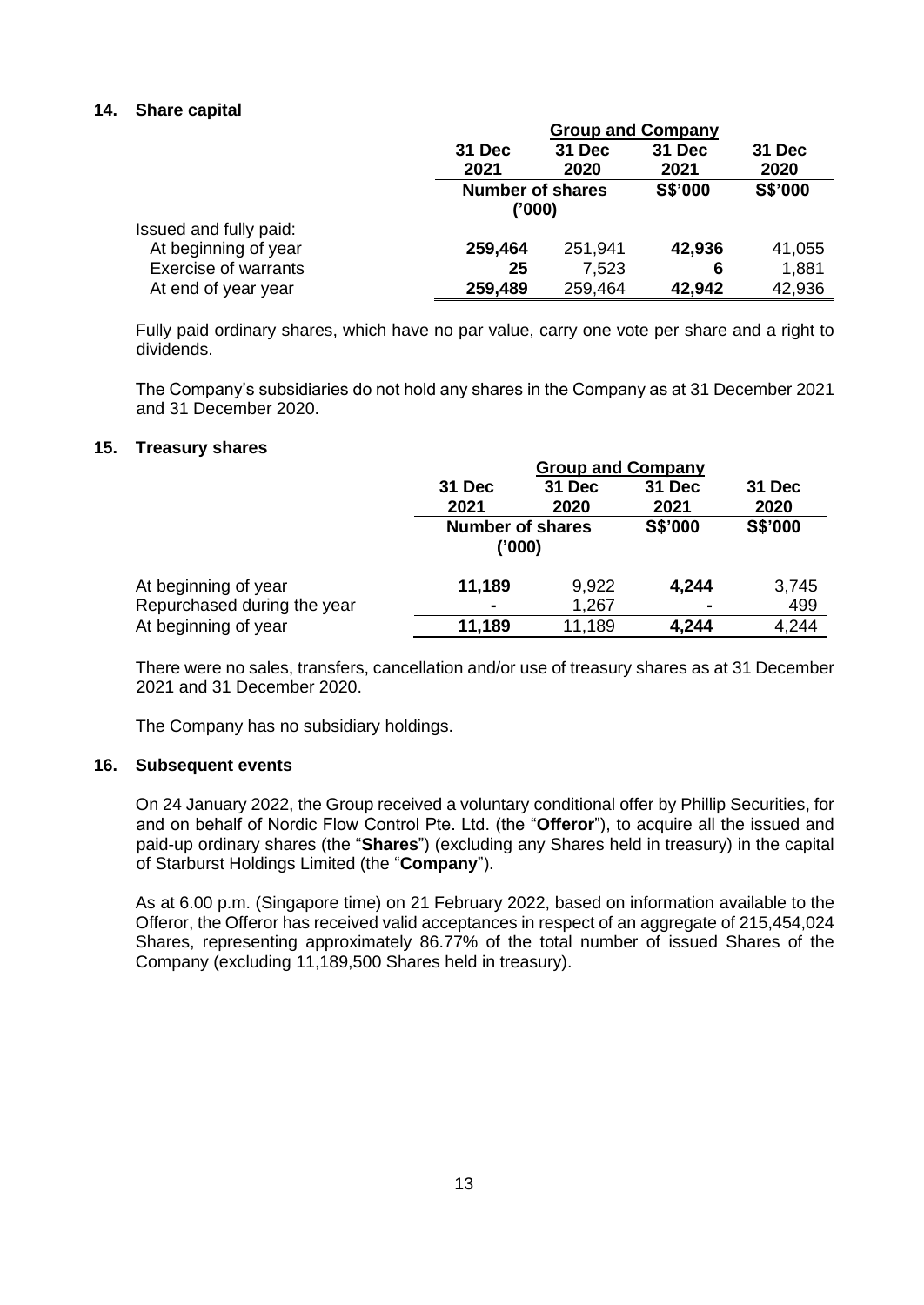**Other Information Required by Appendix 7C of the Catalist Rules**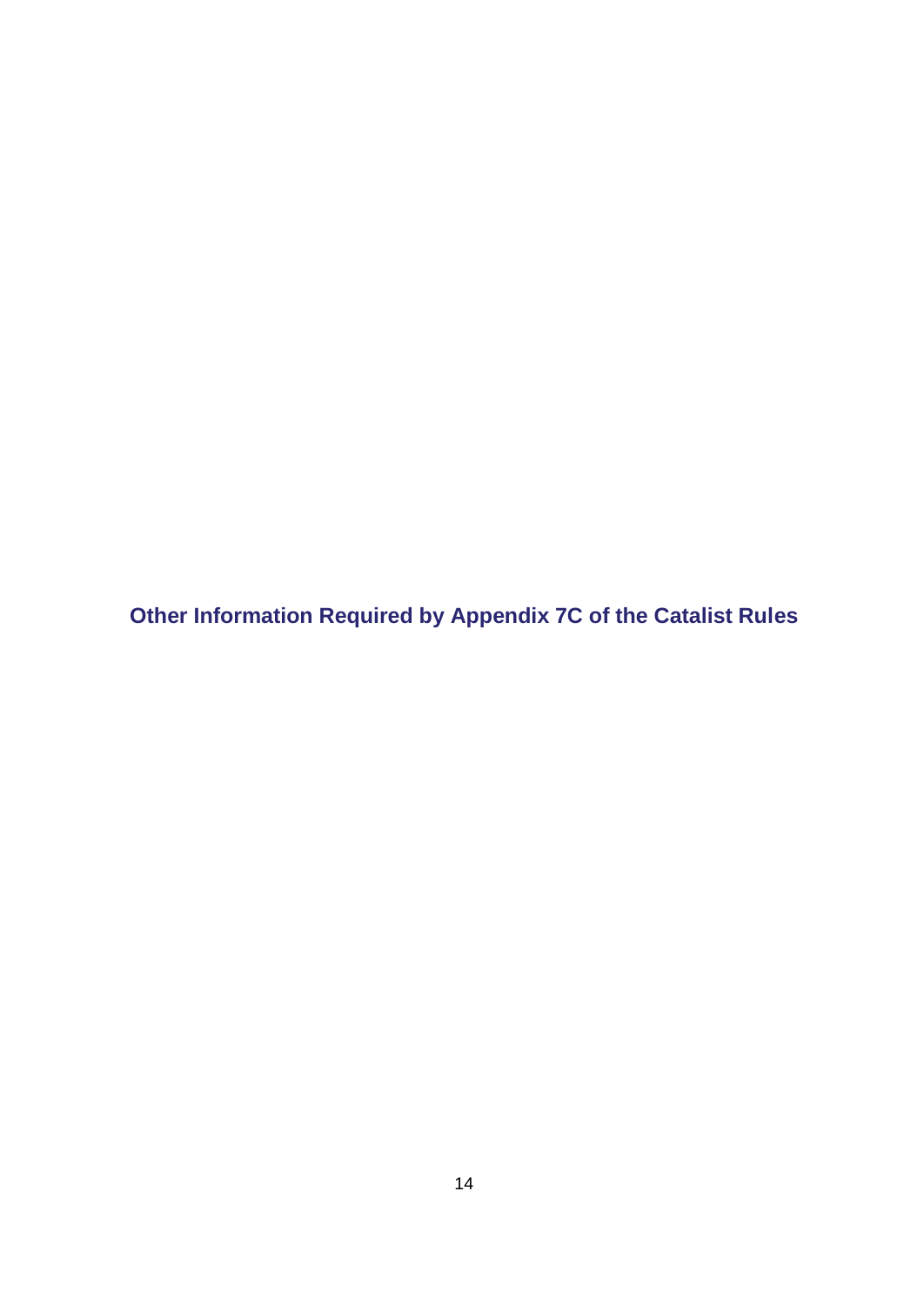# **For the Six Months and Full Year Ended 31 December 2021**

## **1. Whether the figures have been audited or reviewed, and in accordance with which auditing standard or practice.**

Except for the comparative financial statements as at 31 December 2020, the condensed interim statements of financial position as at 31 December 2021, the condensed interim consolidated profit or loss and other comprehensive income for the six months ended and full year ended 31 December 2021, condensed interim statements of changes in equity, condensed interim consolidated statement of cash flows for the financial year ended 31 December 2021 and selected explanatory notes to the condensed interim consolidated financial statements have not been audited or reviewed by our auditors.

#### **2. Where the figures have been audited or reviewed, the auditors' report (including any modification or emphasis of a matter).**

Not applicable.

- **2A. Where the latest financial statements are subject to an adverse opinion, qualified opinion or disclaimer of opinion:** 
	- **(a) Updates on the efforts taken to resolve each outstanding audit issue.**
	- **(b) Confirmation from the Board that the impact of all outstanding audit issues on the financial statements have been adequately disclosed.**

**This is not required for any audit issue that is a material uncertainty related to going concern.**

Not applicable. The Group's latest audited financial statements for the financial year ended 31 December 2020 has an unqualified opinion.

#### **3. Whether the same accounting policies and methods of computation as in the issuer's most recently audited annual financial statements have been applied.**

The financial information for the current financial year reported on have been prepared using the same accounting policies and methods of computation adopted in the most recently audited financial statements for the financial year ended 31 December 2020.

#### **4. If there are any changes in the accounting policies and methods of computation, including any required by an accounting standard, what has changed, as well as the reasons for, and the effect of, the change.**

The Group has adopted all new and revised Singapore Financial Standards (International) ("**SFRS(I)**") issued by the Accounting Standards Council that are relevant to the Group and effective for financial year beginning on 1 January 2021.

The adoption of the new SFRS(I)s, amendments and interpretations of SFRS(I)s does not result in any substantial change to the Group's accounting policies and has no material impact on the financial statements of the Group for the current reporting period or the prior year's reporting period.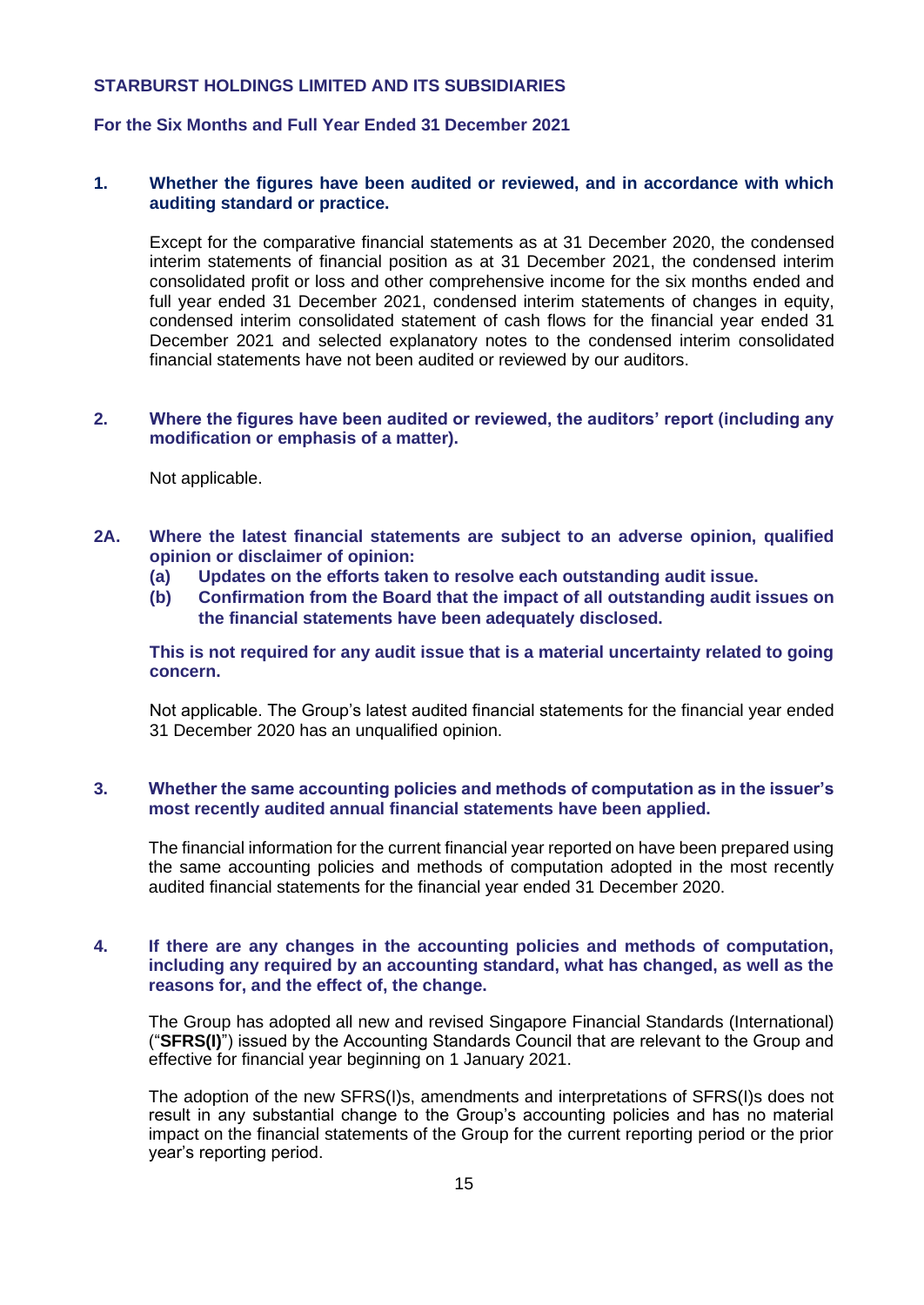# **For the Six Months and Full Year Ended 31 December 2021**

- **5. A review of the performance of the group, to the extent necessary for a reasonable understanding of the group's business. It must include a discussion of the following:** 
	- **(a) any significant factors that affected the turnover, costs, and earnings of the group for the current financial period reported on, including (where applicable) seasonal or cyclical factors; and**
	- **(b) any material factors that affected the cash flow, working capital, assets or liabilities of the group during the current financial period reported on.**

Headquartered in Singapore, the Group specialises in the design, fabrication, installation and maintenance of anti-ricochet ballistic protection systems for firearm shooting ranges and tactical training mock-ups used by military and law enforcement authorities in Southeast Asia and the Middle East and North Africa.

#### **Review of the Group's Performance**

#### **Revenue**

Our revenue increased by approximately S\$19.7 million or 90.6%, from S\$21.8 million in the financial year ended 31 December 2020 ("**FY2020**") to S\$41.5 million in the financial year ended 31 December 2021 ("**FY2021**").

Our revenue increased by approximately S\$8.9 million or 74.1% from S\$12.1 million in the six months ended 31 December 2020 ("**2H2020**") to S\$21.0 million in the six months ended 31 December 2021 ("**2H2021**").

The increase in revenue was mainly attributable to the commencement of fabrication and installation works for a tactical training mock-up project and commencement of design and fabrication works for a firearm shooting range project in Southeast Asia, and installation works for a firearm shooting range project in the Middle East.

#### **Project and production costs**

Our project and production costs increased by approximately S\$8.9 million or 91.1%, from S\$9.8 million in FY2020 to S\$18.7 million in FY2021.

Our project and production costs has increased by S\$6.0 million or 133.3% from S\$4.5 million in 2H2020 to S\$10.6 million in 2H2021.

The increase in project and production costs is in line with the increase in revenue.

#### **Gross profit and gross profit margin**

As a result of the foregoing, our gross profit increased by approximately S\$10.8 million or 90.1%, from S\$12.0 million in FY2020 to S\$22.8 million in FY2021. Our gross profit margin remained consistent at approximately 55% in FY2020 and FY2021.

The gross profit has increased by S\$2.9 million or 38.5% from S\$7.5 million in 2H2020 to S\$10.4 million in 2H2021.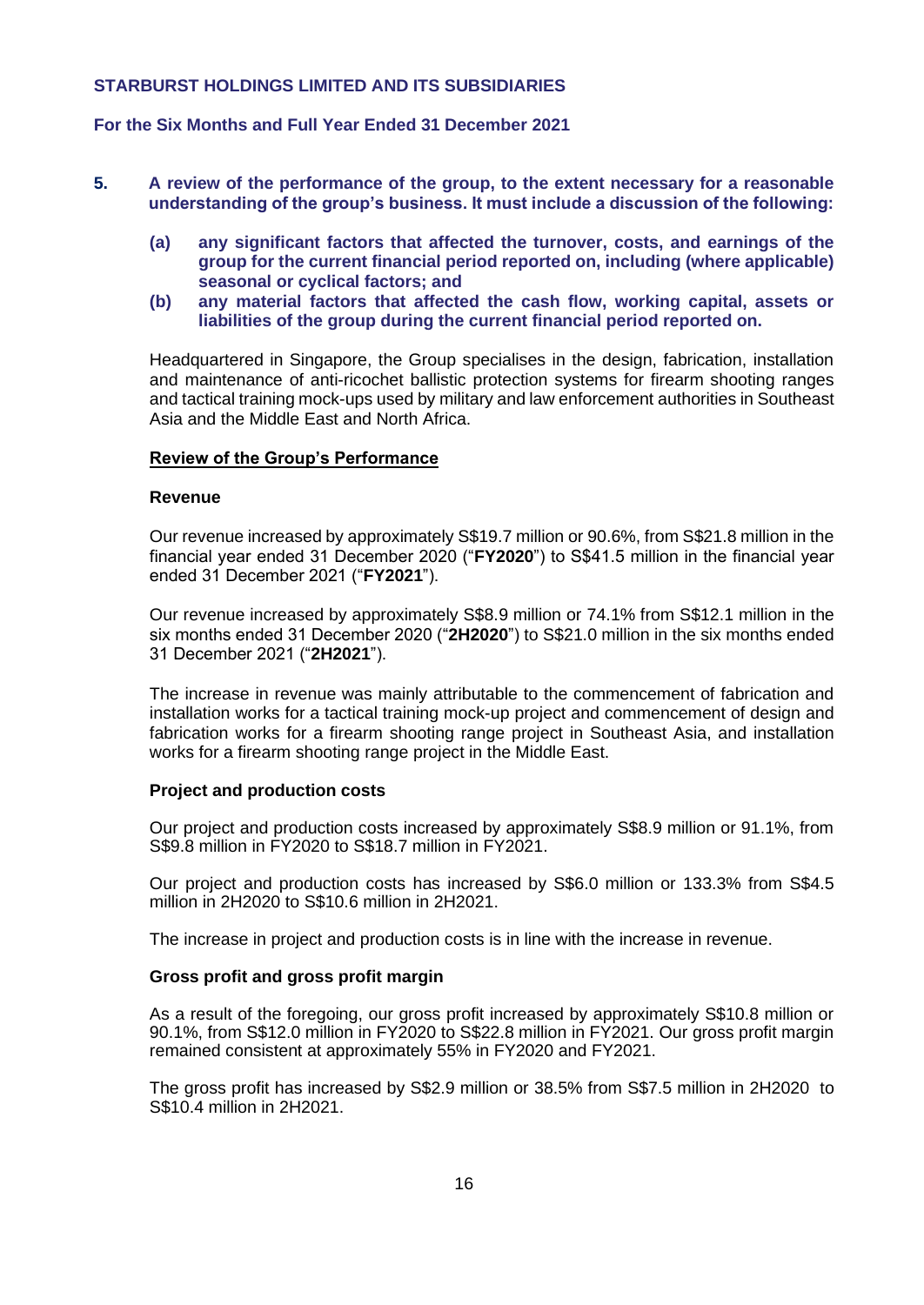## **For the Six Months and Full Year Ended 31 December 2021**

#### **Other operating income**

Our other operating income increased by approximately S\$79,000 or 52.3%, from S\$151,000 in FY2020 to S\$230,000 in FY2021.

Our other operating income has increased by approximately S\$57,000 or 158.3% from S\$36,000 in 2H2020 to S\$93,000 in 2H2021.

The increase in other operating income was mainly due to the increase in foreign exchange gain.

#### **Employee benefits expenses**

Our employee benefits expenses increased by approximately S\$2.0 million or 82.6% from S\$2.5 million in FY2020 to S\$4.5 million in FY2021.

Our employee benefits expenses increased by approximately S\$1.2 million or 81.4% from S\$1.4 million in 2H2020 to S\$2.6 million in 2H2021.

The increase in employee benefits expenses was mainly due to the increase in headcount which in line with the increased business activities as well as there were less Jobs Support Scheme received from government in year 2021 as compared to year 2020.

#### **Depreciation expense**

Our depreciation expense decreased by approximately S\$0.2 million or 22.4%, from S\$1.0 million in FY2020 to S\$0.8 million in FY2021.

Our depreciation expense decreased by approximately S\$90,000 or 18.1%, from S\$498,000 in 2H2020 to S\$408,000 in 2H2021.

The decrease in depreciation expense was mainly due to the increase of fully depreciated assets.

#### **Other operating expenses**

Our other operating expenses for FY2021 increased by approximately S\$395,000 or 26.0%, from S\$1.5 million in FY2020 to S\$1.9 million in FY2021.

Our other operating expenses for 2H2021 increased by approximately S\$109,000 or 12.9%, from S\$843,000 in 2H2020 to S\$952,000 in 2H2021.

The increase in other operating expenses was mainly due to the the increase in business activities and increase in foreign workers' dormitory rental which was previously borne by the Singapore government in year 2020.

#### **Income tax expense**

Our income tax expense increased by approximately S\$5.1 million to S\$2.7 million in FY2021. The increase in income tax expense was mainly due to a better financial performance achieved in FY2021.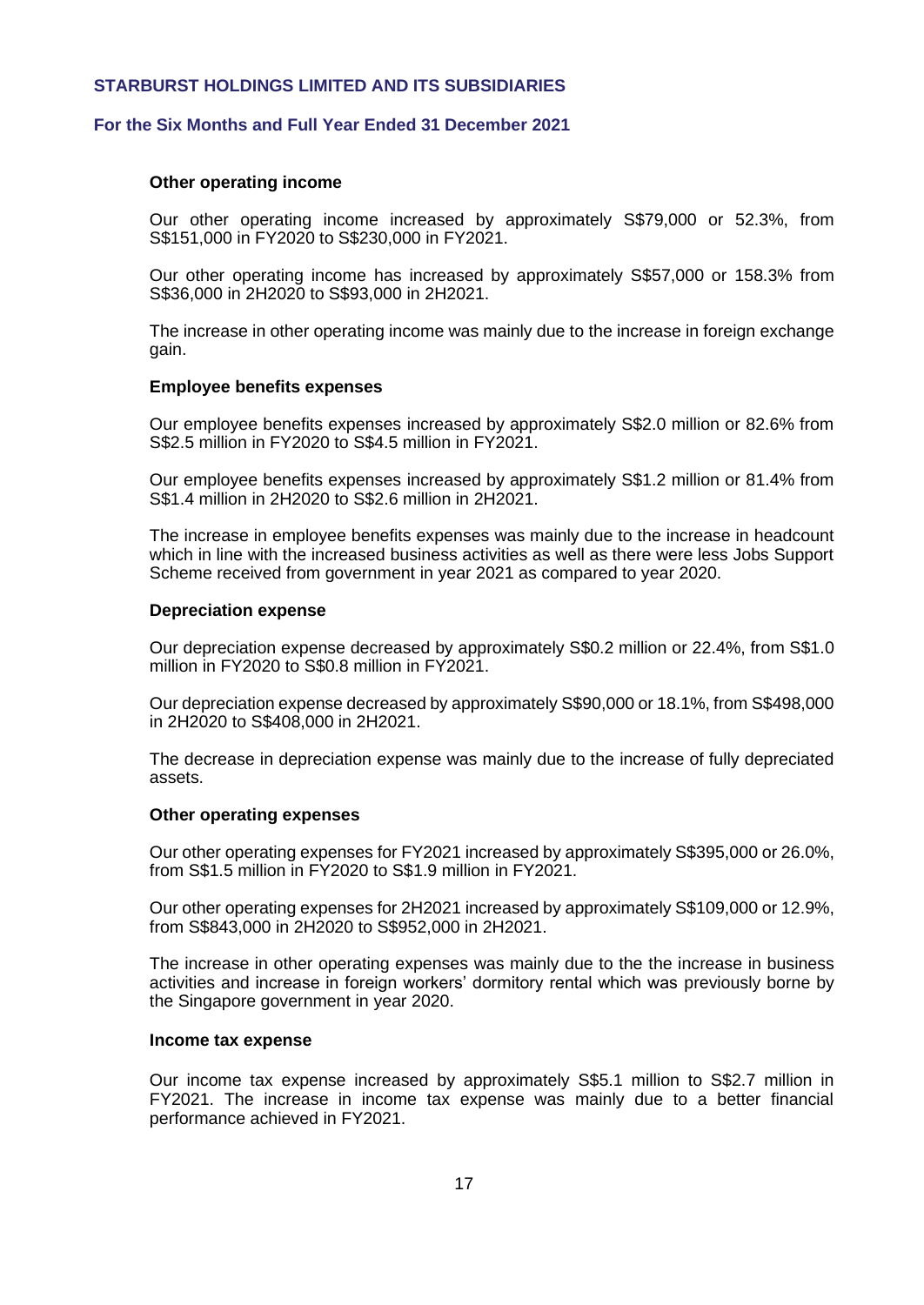## **For the Six Months and Full Year Ended 31 December 2021**

#### **Net profit for the year**

As a result of the foregoing, we recorded a net profit of approximately S\$12.7 million in FY2021 and S\$5.3 million in 2H2021.

#### **Review of the Group's Financial Position**

#### **Current assets**

Our current assets increased by approximately S\$7.0 million from S\$25.9 million as at 31 December 2020 to S\$32.9 million as at 31 December 2021. The increase in current assets was mainly due to the increase in contract assets of approximately S\$13.3 million which was mainly attributable to the commencements of work for a tactical training mock-up project and a firearm shooting range project in Southeast Asia and the Middle East, partially offset by a decrease in cash and cash equivalent, inventories and trade and other receivables of approximately S\$4.5 million, S\$1.6 million and S\$0.2 million respectively.

#### **Non-current assets**

Our non-current assets decreased by approximately S\$3.0 million from S\$29.9 million as at 31 December 2020 to S\$26.9 million as at 31 December 2021. The decrease in non-current assets was primarily attributable to utilisation of deferred tax assets of S\$2.4 million and decrease in our property, plant and equipment of approximately S\$0.4 million.

#### **Current liabilities**

Our current liabilities decreased by approximately S\$4.0 million from S\$10.0 million as at 31 December 2020 to S\$6.0 million as at 31 December 2021. The decrease in current liabilities was mainly due to the repayment of the bank loans of approximately S\$5.0 million and decrease in contract liabilities of approximately S\$1.0 million.

## **Non-current liabilities**

Our non-current liabilities slightly decreased by S\$772,000, mainly due to the repayment of bank loans and lease liabilities.

#### **Review of the Group's Statement of Cash Flows**

Net cash generated from operating activities was approximately S\$5.6 million, which was a result of operating cash inflows before working capital changes of approximately S\$16.6 million, movement in working capital of approximately S\$10.6 million and payment for tax and interest payment of approximately S\$0.4 million. The decrease in working capital was primarily due to the increase in contract assets of approximately S\$13.3 million, which mainly attributable to the works carried out for a tactical training mock-up project and a firearm shooting range project in Southeast Asia and a firearm shooting range project in the Middle East, decrease in contract liabilities of approximately S\$1 million, and increase in trade and other payables of approximately S\$1.8 million. This was partially offset by a decrease in trade and other receivables of approximately S\$0.3 million and a decrease inventories of approximately S\$1.6 million.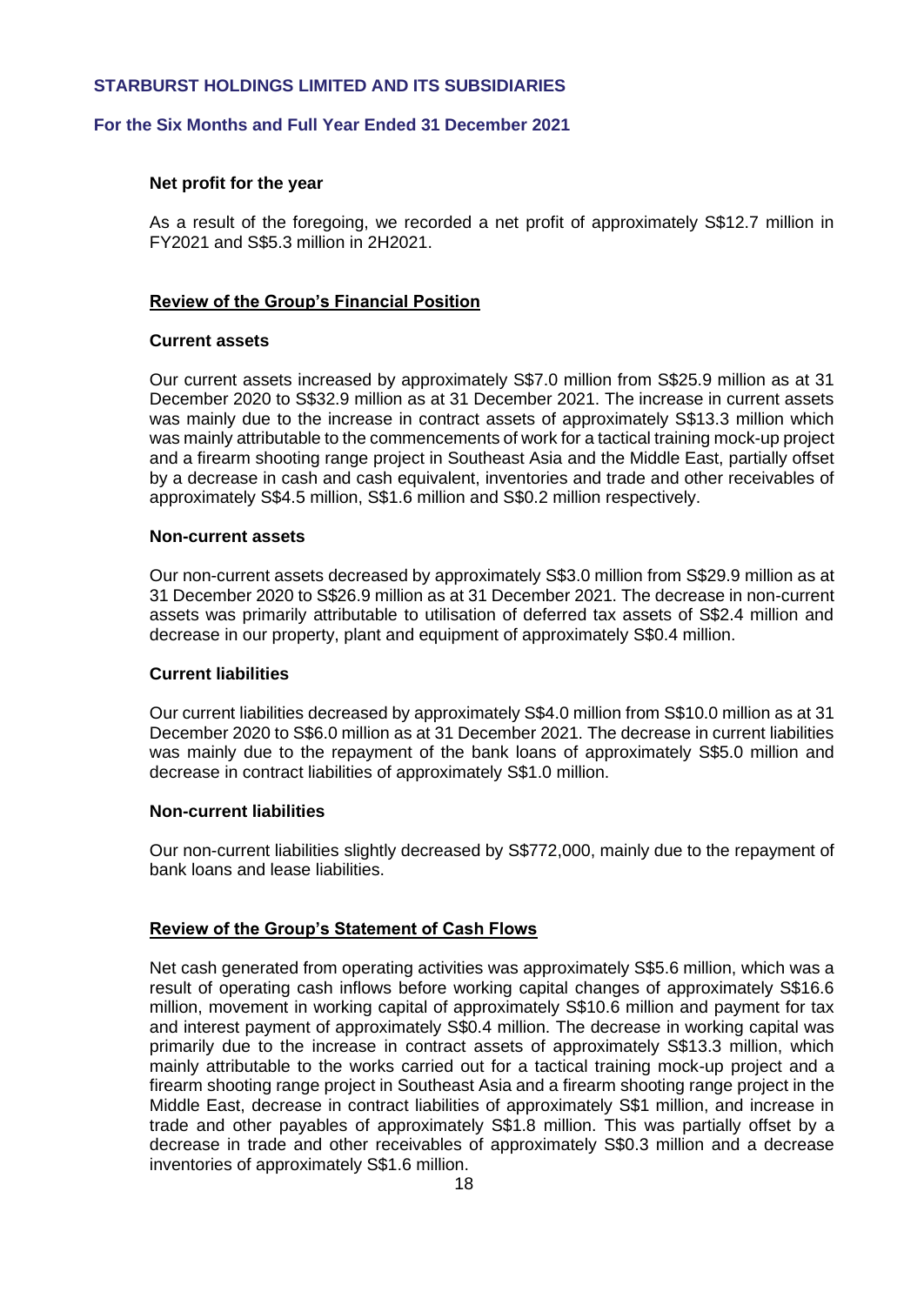## **For the Six Months and Full Year Ended 31 December 2021**

#### **Net cash used in investing activities**

Net cash used in investing activities was approximately S\$0.4 million in FY2021, which was primarily due to the purchase of machinery, computer and equipment.

#### **Net cash used in financing activities**

Net cash used in financing activities was approximately S\$9.7 million in FY2021, which was primarily due to dividend paid of approximately S\$4.0 million and repayment of bank loans and lease liabilities of approximately S\$5.7 million.

Consequent to the above, the Group's cash and cash equivalents has decreased from S\$9.8 miillion as at 31 December 2020 to S\$5.3 million as at 31 December 2021.

#### **6. Where a forecast, or a prospect statement, has been previously disclosed to shareholders, any variance between it and the actual results.**

Not applicable as there was no forecast or any prospect statement previously disclosed to shareholders.

# **7. A commentary at the date of the announcement of the significant trends and competitive conditions of the industry in which the group operates and any known factors or events that may affect the group in the next reporting period and the next 12 months.**

The Group continues to pursue opportunities to design and engineer customised training solutions for existing and potential customers as law enforcement related customers respond to the threat of terrorism and extremism. The Group is also actively responding to enquiries and requests for tenders from authorities in Southeast Asia, the Middle East and North Africa. Notwithstanding the competitive market conditions, the Group remains optimistic of its ongoing discussions and is committed to secure more contracts in Southeast Asia, the Middle East and North Africa.

The Group is working to strengthen its partnerships with defence contractors, equipment suppliers and consultants to participate with them either in joint tenders, or collaboration for successful tenders. In addition, the Group is also working with the relevant authorities to expand its portfolio of maintenance service contracts and grow its recurrent revenue base.

Given that a major portion of the Group's business is project based, the revenue contribution from projects may vary from quarter to quarter, depending on the size and scope of the projects on hand and their completion schedules. Nonetheless, the Group will continue to focus on ensuring effective cost management of its projects and production costs to achieve a sustainable operating performance.

As the COVID-19 situation is still evolving, there is a degree of uncertainty over the length and severity of this pandemic. However, the Group does not expect a material impact on its current operations and performance given the nature of the business as an essential service.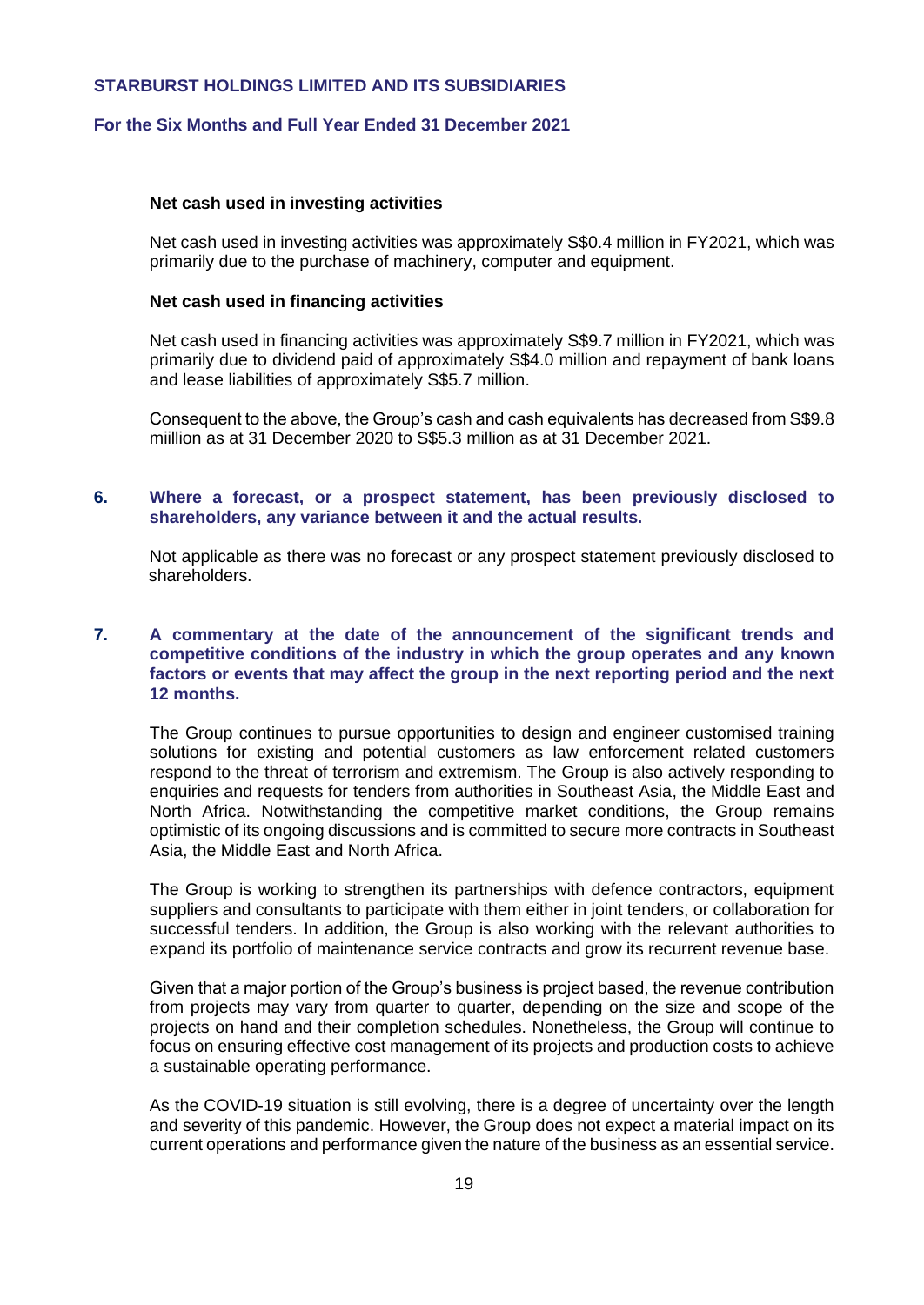#### **For the Six Months and Full Year Ended 31 December 2021**

The Group is closely monitoring the evolving situation and will continue to provide updates to our stakeholders.

#### **8. If a decision regarding dividend has been made:**

**(a) Whether an interim (final) ordinary dividend has been declared (recommended); and** 

No

**(b) Corresponding period of the immediately preceding financial year.**

| Name of dividend | Final dividend            |
|------------------|---------------------------|
| Dividend type    | Cash                      |
| Dividend rate    | \$0.01 per ordinary share |

**(c) Whether the dividend is before tax, net of tax or tax exempt. If before tax or net of tax, state the tax rate and the country where the dividend is derived. (If the dividend is not taxable in the hands of shareholders, this must be stated).**

Not applicable.

**(d) The date the dividend is payable.**

Not applicable.

**(e) The date on which Registrable Transfers received by the company (up to 5.00 pm) will be registered before entitlements to the dividend are determined.** 

Not applicable.

#### **9. If no dividend has been declared/recommended, a statement to that effect nd the reason(s) for the decision.**

Save as the interim dividend declared, no dividend has been declared or recommended for the financial year ended 31 December 2021. The Group will be retaining its cash for working capital and business expansion in future.

#### **10. If the group has obtained a general mandate from shareholders for interested person transactions ("IPT"), the aggregate value of such transactions as required under Rule 920(1)(a)(ii). If no IPT mandate has been obtained, a statement to that effect.**

The Group has not obtained a general mandate from shareholders for interested person transactions.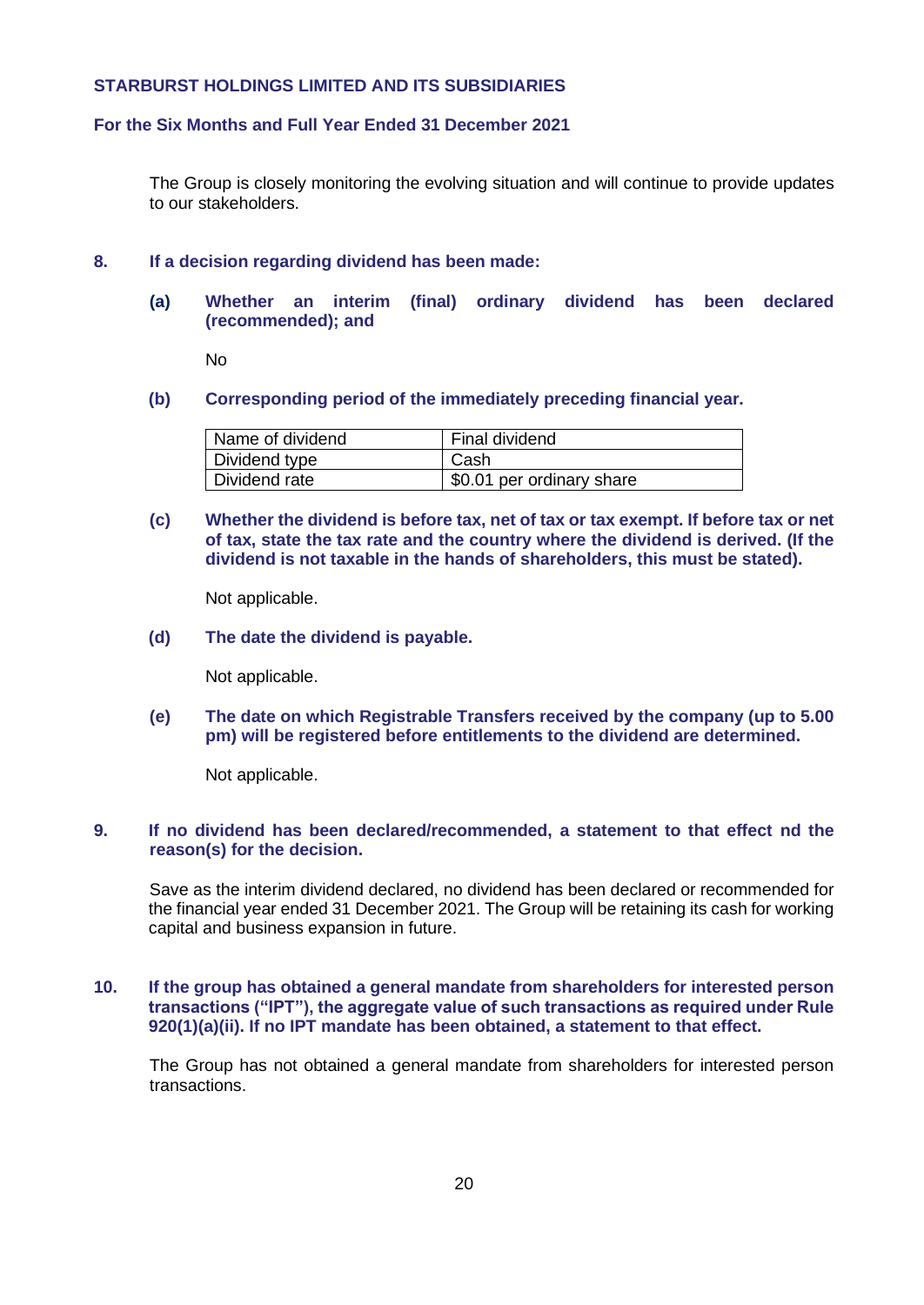# **For the Six Months and Full Year Ended 31 December 2021**

**11. Confirmation that the issuer has procured undertakings from all its directors and executive officers (in the format set out in Appendix 7H) under Rule 720(1).** 

The Company confirms that undertakings have been procured from all its directors and executive officers (in the format set out in Appendix 7H) under Rule 720(1).

**12. In the review of performance, the factors leading to any material changes in contributions to turnover and earnings by the operating segments.**

Refer to Note 5 above.

#### **13. A breakdown of the total annual dividend (in dollar value) for the issuer's latest full year and its previous full year as follows:**

#### **(a) Ordinary**

|                                                                                           | <b>Group and Company</b><br>31 Dec<br>2021 | 31 Dec<br>2020 |
|-------------------------------------------------------------------------------------------|--------------------------------------------|----------------|
| First interim one-tier tax exempt dividend for 2021:<br>S\$0.006 (2020: S\$Nil) per share | 1,489,800                                  |                |
| Final one-tier tax exempt dividend for 2021: S\$Nil (2020)<br>S\$0.01) per share          |                                            | 2,482,746      |
|                                                                                           | 1,489,800                                  | 2,482,746      |

# **(b) Preference**

Not applicable.

## **14. Disclosures on acquisition or sale of shares pursuant to Rule 706A of the Catalist Rules**

Not applicable.